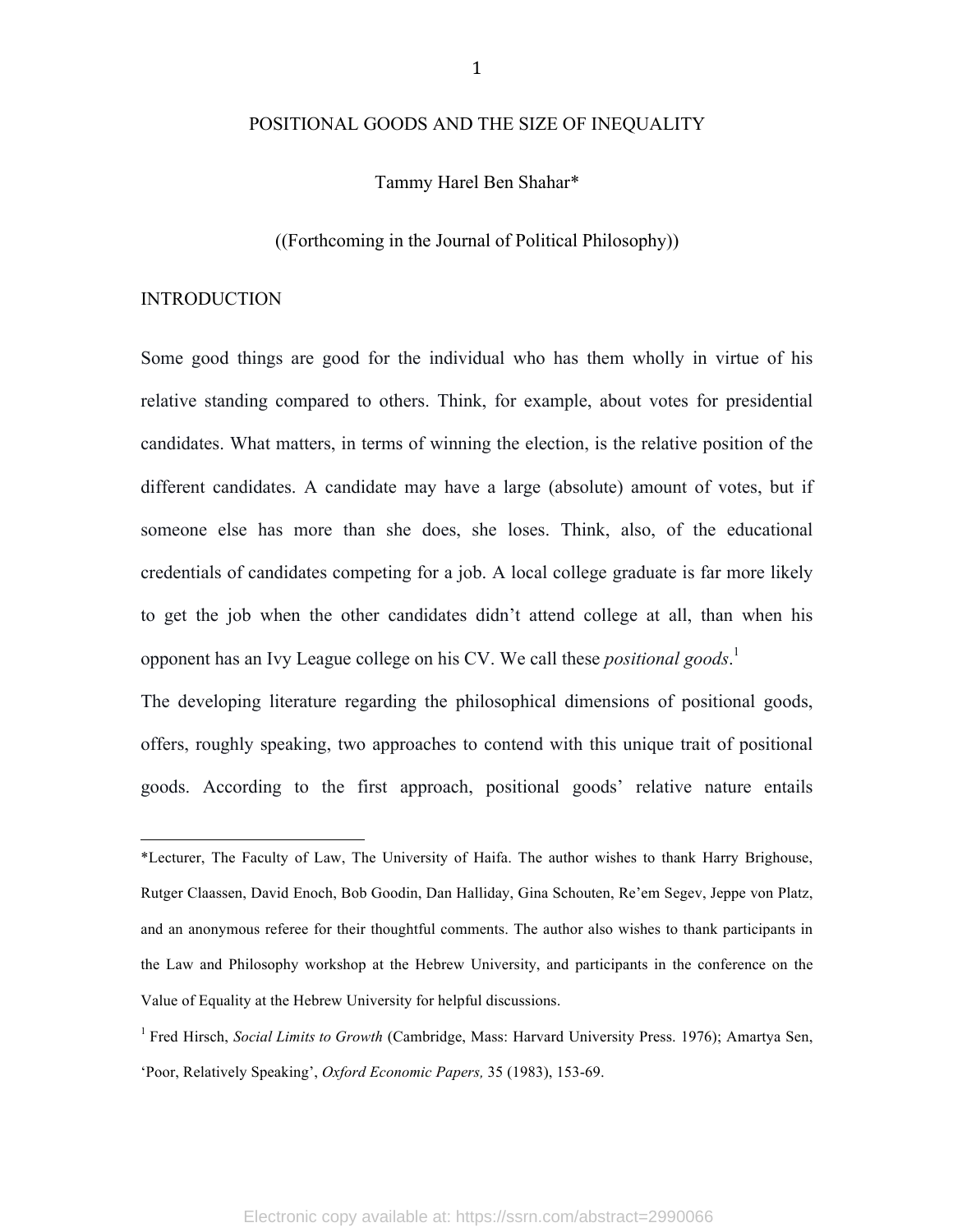distributing them equally, even at the cost of leveling down.<sup>2</sup> The second response to positional goods consists in preventing or minimizing the competitive element in their distribution.<sup>3</sup> Both approaches respond to positional goods' relative nature, assuming, by and large, that all positional goods are similar and that the normative rules that apply to them are therefore the same.

In this paper, I argue that treating all positional goods alike misses some interesting differences within this category of goods and highlight one such difference, namely the difference between different positional goods in their sensitivity to the size of inequality. First, I distinguish between what I call *ordinal positional goods* and *cardinal positional goods*. All positional goods are affected by how much of the relevant good other people have, but while ordinal positional goods are only affected by whether one has more than the other, cardinal positional goods are sensitive to the *degree* to which others have more. Think again of the presidential elections. For the loser, it makes no difference whether her rival won by one single vote or by a million. There can only be one winner in the elections, and any advantage suffices for victory. Other positional goods, namely cardinal

<sup>3</sup> Robert E. Goodin, 'Relative Needs', *Needs and Welfare,* ed. Alan Ware and Robert E. Goodin (London: Sage, 1990) 12-33. Daniel Halliday, 'Private Education. Positional Goods, and the Arms Race Problem' *Politics Philosophy and Economics*, 15 (2016), 150-69; Joseph Fishkin, *Bottlenecks: A New Theory of Equal Opportunity* (New York: Oxford University Press, 2013). Some writers note both alternatives, such as Goodin; Brighouse and Swift (at pp. 488-91). See also: Gina Schouten, 'Fair Educational Opportunity and the Distribution of Natural Ability: Toward a Prioritarian Principle of Educational Justice', *Journal of Philosophy of Education*, 46 (2012), 472-91.

 <sup>2</sup> Brian Barry, *Why Social Justice Matters* (Cambridge: Polity Press, 2005); Harry Brighouse and Adam Swift, 'Equality, Priority and Positional Goods', *Ethics*, 116 (2006), 471-97.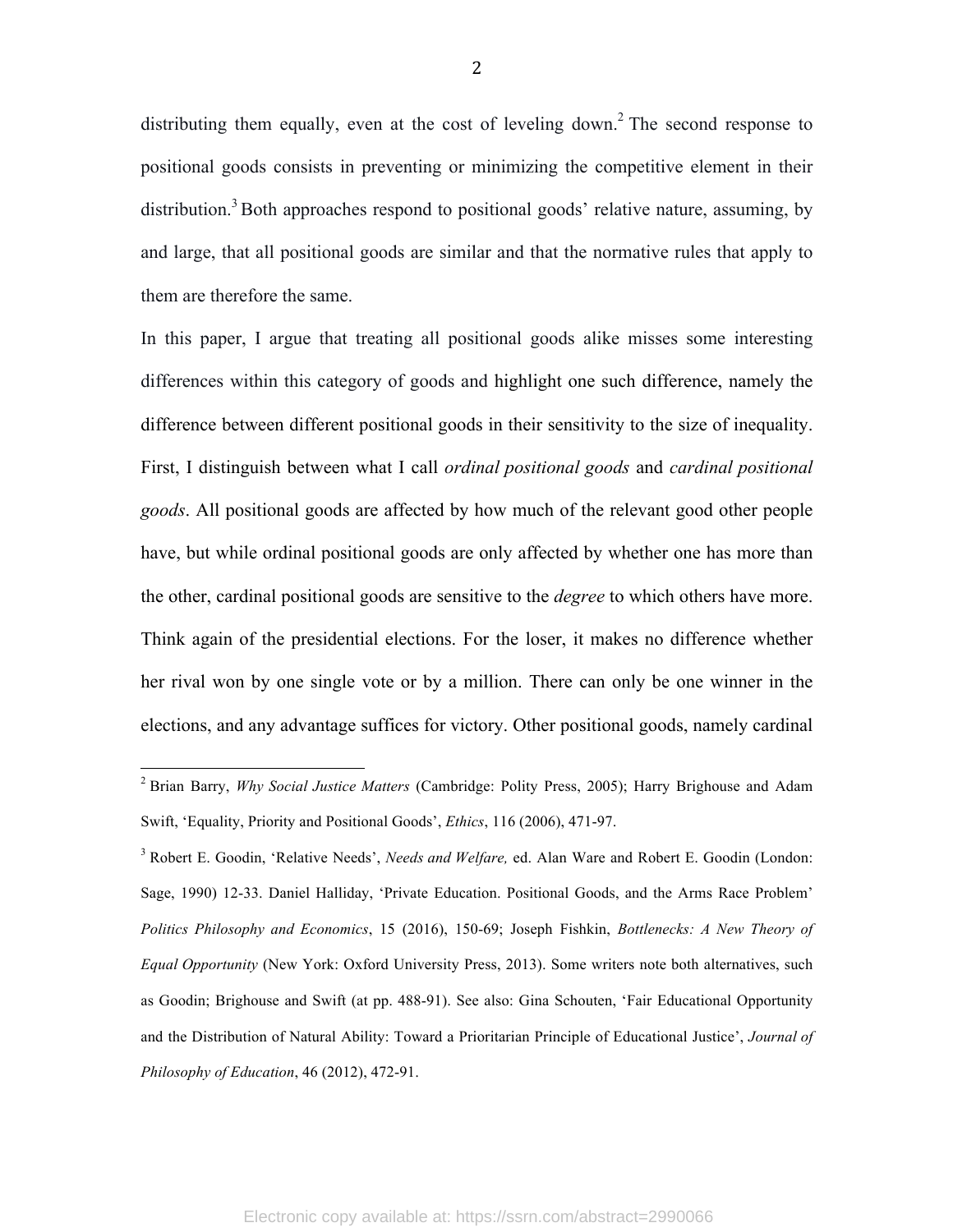positional goods, *are* affected by the degree of inequality. Legal representation in a lawsuit is a positional good. A litigant's chances of winning a case depend, when other things are equal, on the quality of her lawyer, which, in turn, depends on how good the opponent's lawyer is. However, contrary to votes in political elections, the size of inequality is of consequence. Facing an adversary's top-notch lawyer with a second-tier lawyer is clearly not ideal, but it is surely better than being represented by a substandard lawyer or perhaps worse yet – showing up unrepresented. Cardinal positional goods are therefore not binary, and if you must be behind, it is better to be close by, than light years away.

The distinction between ordinal and cardinal positional goods, however, does not exhaust the differential effects of size of inequality in positional goods. Within the category of cardinal positional goods, that are sensitive to the size of inequality, there are various differences with regard to the consequences of the size of inequality. Some positional goods (or positional goods in certain situations, more on this later) are more sensitive to the size of inequality than others; sometimes, the effect of inequality depends on its location along the scale of distribution, it may be especially consequential when it is located at the bottom end of the distribution; sometimes inequality is especially consequential around specific thresholds that determine access to certain social categories or classes, and the effects of inequality diminish when it is further away from these thresholds. Additionally, there are cases in which once inequality is large enough, further inequalities create only slight differences in value for the parties involved. The intensity of the harm for the disadvantaged, therefore, does not necessarily grow in a linear fashion relative to the size of inequality.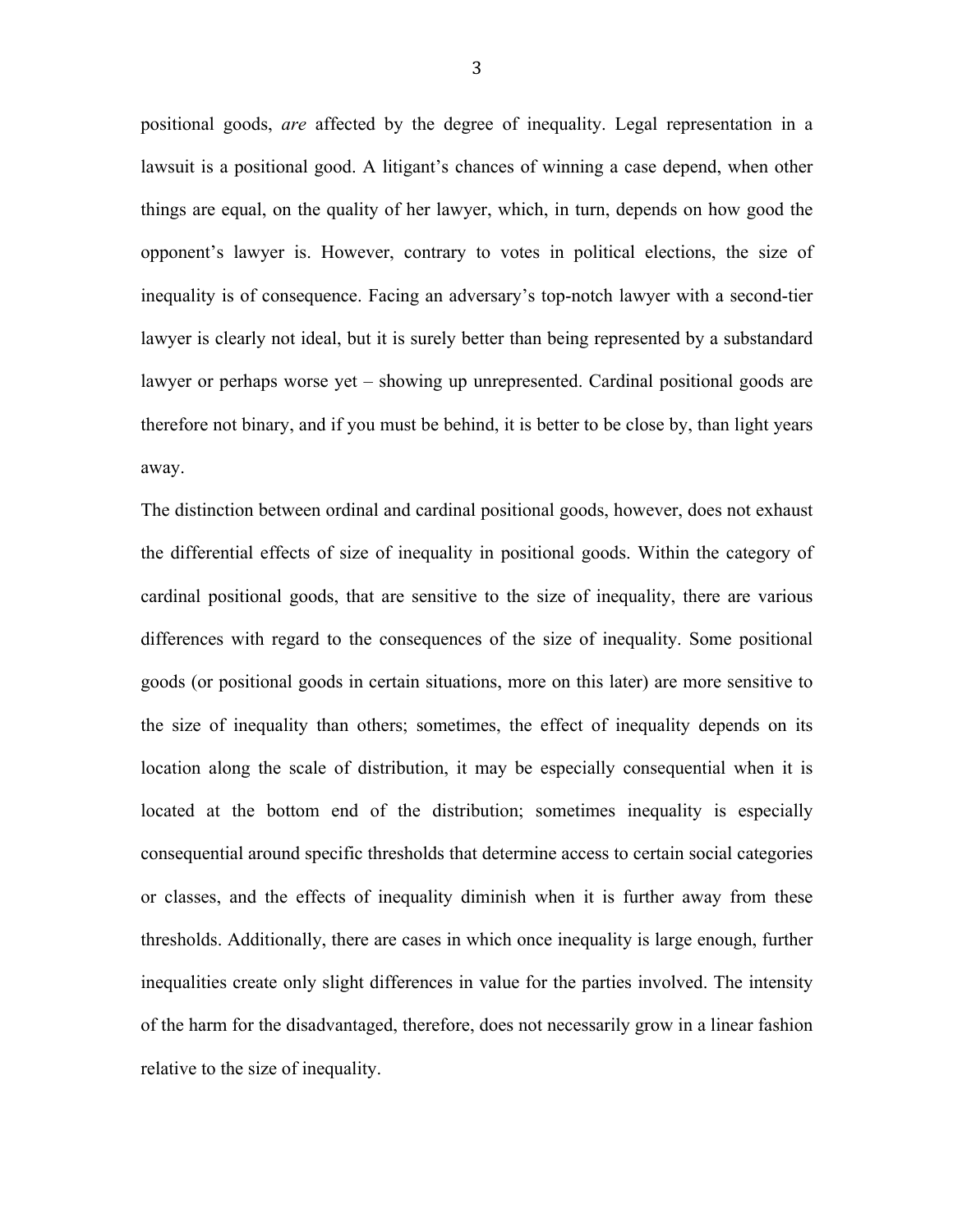It seems likely that such a myriad of variations should also have significant moral implications. Assuming that the negative effect for the worse off is the source ofconcern in cases of positional goods, the influence of the size of inequality should affect the fair allocation of positional goods. Three main implications of the effects of size are explored: the importance of absolute equality in different kinds of positional goods; the second best solutions for cases in which absolute equality in the positional good is impossible or undesirable, all things considered; and finally, the way a positional good's sensitivity to the size of inequality should affect how we prioritize our treatment of different inequalities. This part demonstrates the potential moral import of the distinctions made in the paper, and contends with some theoretical and practical difficulties we encounter when applying these insights to real life cases.

The paper proceeds as follows: I first introduce the effects of the size of inequality in positional goods. I begin by presenting the distinction between ordinal positional goods and cardinal positional goods, and then detail the different ways in which size matters in cardinal positional goods. I also refer to different possible ways to measure the size of inequality. In addition to the absolute size of inequality (you have more than me by a certain sum or quantity), there are cases in which what matters is the ratio between the two agents in their possession of the positional good (you have double than me, no matter the absolute amount), such as in proportional voting. Different reference points for measuring inequality should also be taken into consideration: In some cases the relevant comparison (the one that has bearing on the ability of the positional good to grant the reward) is between the agent and the very best off, whereas in other cases the relevant comparison is between the agent and the average, or the next best off agent, etc.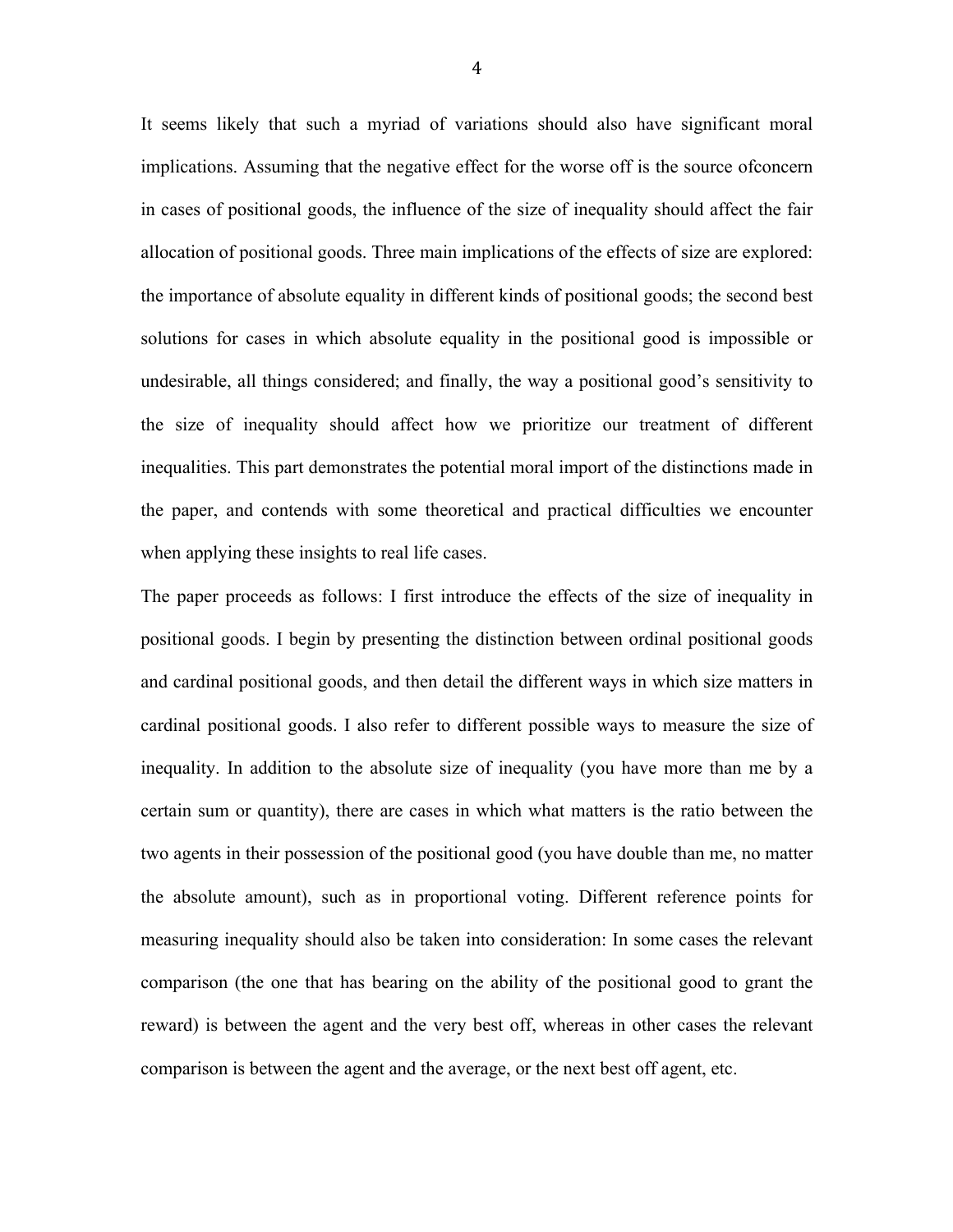The second part describes the two existing approaches in the literature concerning positional goods, and show that both overlook important differences within the category of positional goods. I then show (Part III) how the discussion concerning the size of inequality contributes to elaborating the argument in the literature according to which a sufficientarian principle of justice (sometimes) requires an equal distribution of positional goods. Part IV explores the possible moral implications of differences in the size of inequality: the importance of absolute equality; second best solutions; and prioritizing different inequalities. The conclusion follows.

### I. THE EFFECTS OF SIZE OF INEQUALITY ON POSITIONAL GOODS

A resource is purely positional when the wellbeing one derives from it decreases the more others have of it. Many goods are positional without being purely positional, meaning that they have both positional and other, non-relative, value. The argument in this paper, however, pertains only to the positional value of goods.

While all positional goods are relative in the nature described above, there is more than one way in which the relative standing with regard to positional goods affects an individual's wellbeing.<sup>4</sup> Specifically, I argue that the size of inequality has different effects on positional goods in different cases.<sup>5</sup>

<sup>&</sup>lt;sup>4</sup> As the examples in the paper demonstrate, positional goods are often instrumental in obtaining other resources, which I call end-use goods. Throughout the paper I use the term wellbeing to demarcate any benefit an individual derives from her positional good, often this is access to the end use good, or to other rewards and resources, or wellbeing in a wider sense.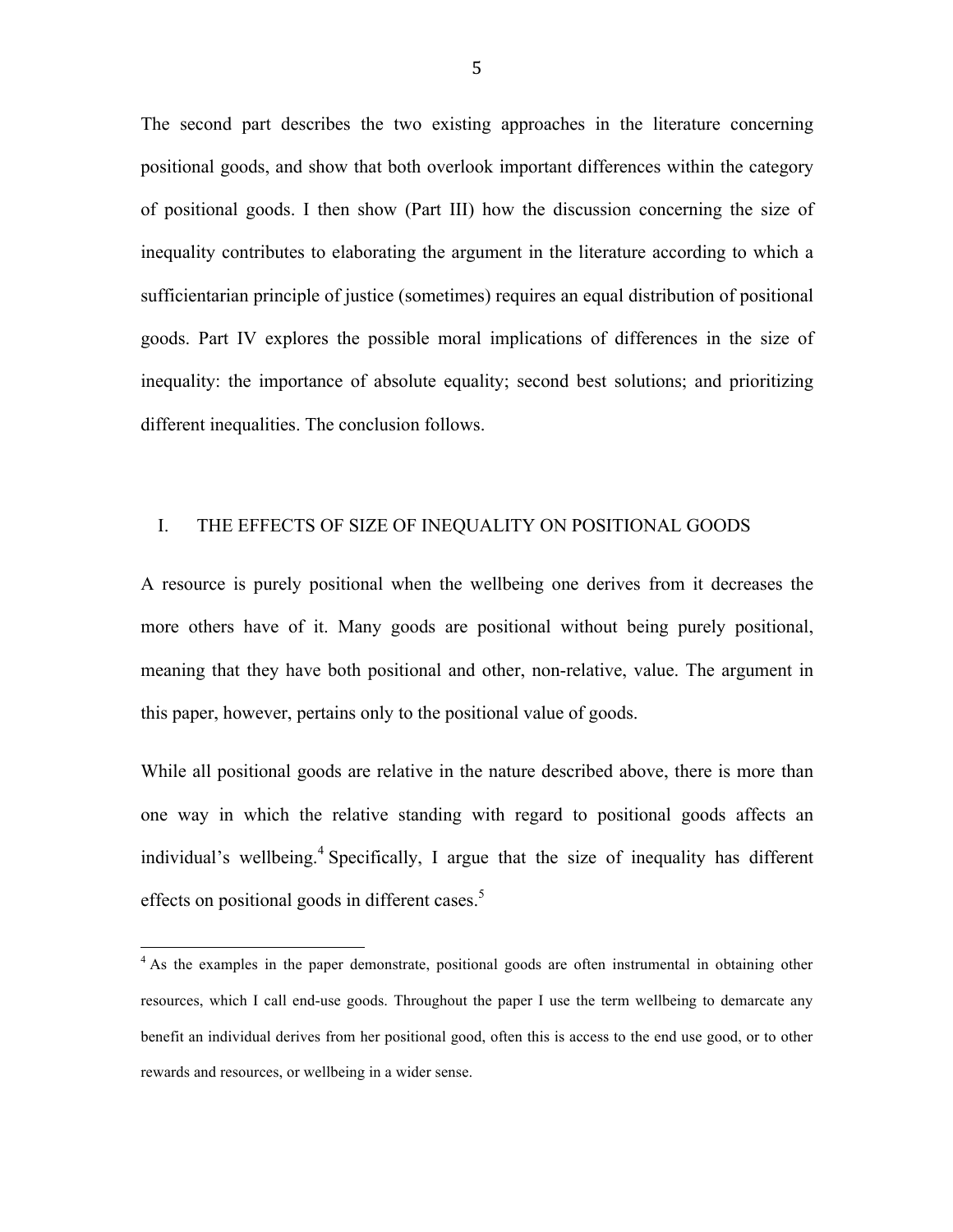### a) Ordinal Positional Goods and Cardinal Positional Goods

In order to bring out the differential effects of size on positional goods, I first suggest distinguishing between *ordinal positional goods*, in which the size of inequality has no effect at all, and *cardinal positional goods*, in which one's wellbeing is also affected by the extent to which one is better/worse off.

In ordinal positional goods the harm to the worse-off is vested entirely in the ranking. In these cases, being overtaken by someone (with regard to the amount or quality of the positional good) constitutes the full extent of the damage to the worst-off. It does not make any further (positional) difference whether the other has a lot more or just slightly more. In an auction involving two players and a single indivisible good, the resource that

 $<sup>5</sup>$  This discussion should not be confused with Temkin's famous argument that size does not always matter,</sup> because big inequalities are not necessarily worse, morally speaking, than small ones (Larry Temkin, *Inequality*, (New York and Oxford: Oxford University Press, 1993)). For example, Temkin argues that inequality at the bottom end of the distribution may be worse, morally speaking, than inequality at the top (p. 32), and that the badness of any specific inequality depends on the relative situations of others in society (p.41). The distinction offered in this paper suggests a category in which size does not matter (ordinal positional goods) and may therefore seem connected to Temkin's discussion. However, Temkin's discussion concerns the intrinsic value of equality, therefore he asks what makes one inequality worse than the other in itself, without it being bad for any individual. The discussion in this paper, on the other hand, focuses only on the effect that inequality has on individuals' wellbeing (in good specific terms). Clearly, some of the insights suggested by Temkin apply to positional goods too. We might, for example, be less troubled by the consequences of one CEO buying a larger yacht than his competitor than with the inability of individuals from poor backgrounds to access higher education. This, however, is a result of the fact that inequalities at the lower end of the scale tend to have a larger effect on the individual's wellbeing.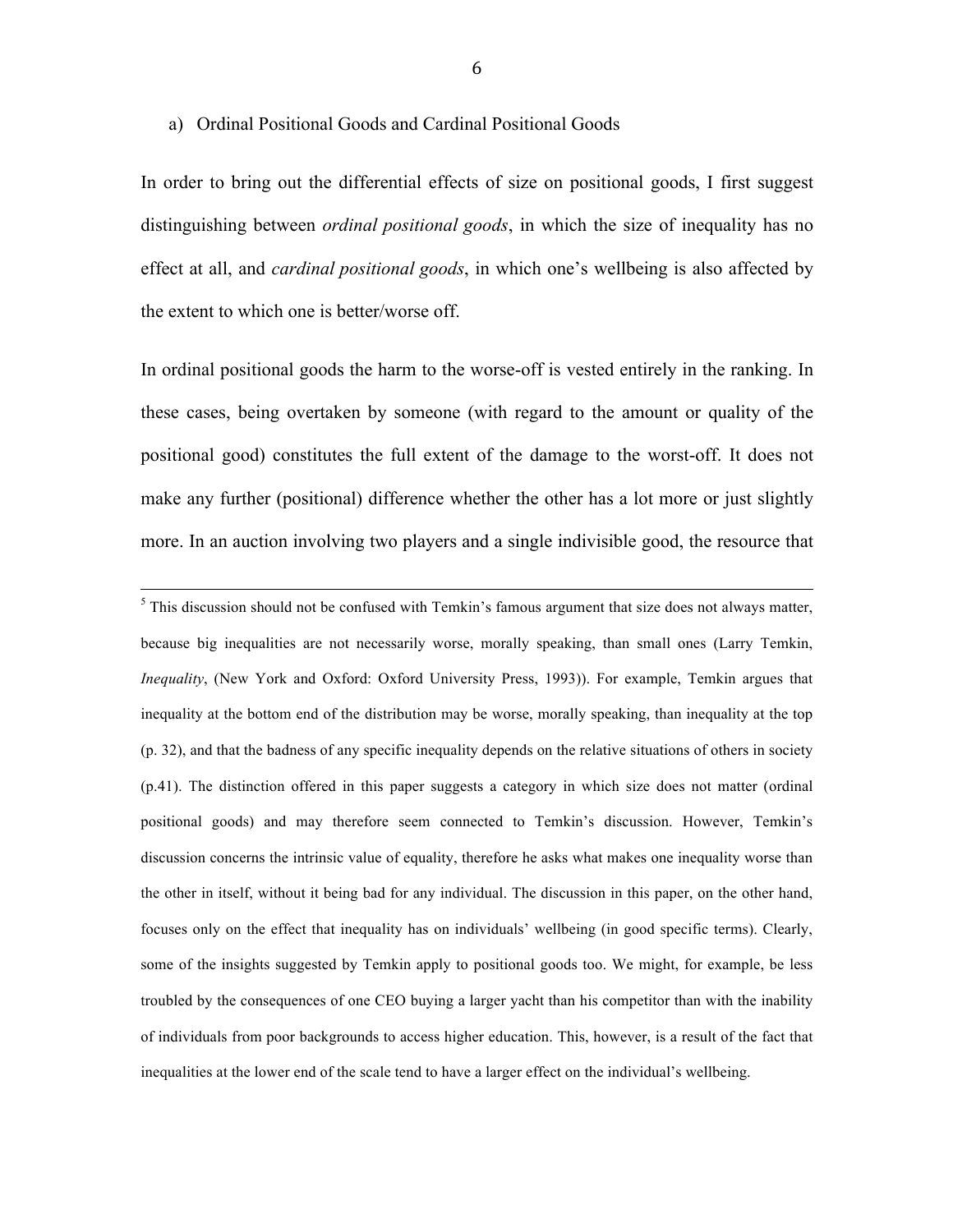determines who wins the good (be it money, or seashells) is an ordinal positional good – any advantage whatsoever will grant the reward to the advantaged player. When 1000 people compete over 10 jobs, who will ultimately get the job depends purely on an ordinal fact – whether one has more or less of the relevant positional good than the 10<sup>th</sup> most well-endowed candidate.

Places in a queue are also ordinal. When A is before B in line, it makes little sense to ask *by how much* the second place is behind the first. The fact that the second is behind the first exhausts all there is to say about their relative situation; it is incoherent or confused to talk about the margin by which one is second in line. What follows is also that when rewards are distributed according to ranking (for example, when different sized scholarships are granted to the first, second and third highest achieving students in your philosophy department), the objective amount of the positional good (grades in this case) does not matter (the first student can be an A+ or a B-, as long as no one achieved higher than she), nor does the size of the gap between the achievements of the first, second, and third student.

A cardinal positional good is different: the size of inequality matters. The larger the inequality, the bigger the impact on the objective wellbeing of the worst-off, because the size of inequality affects one's access to the end-use good. Cardinal positional goods are more common than ordinal positional goods, and examples are abundant. Legal representation, for example, is a cardinal positional good. Merely recognizing that an adversary's lawyer is better than your own is not enough to assess the scope of the harm inflicted upon you. A small gap between the lawyers may have only a marginal effect on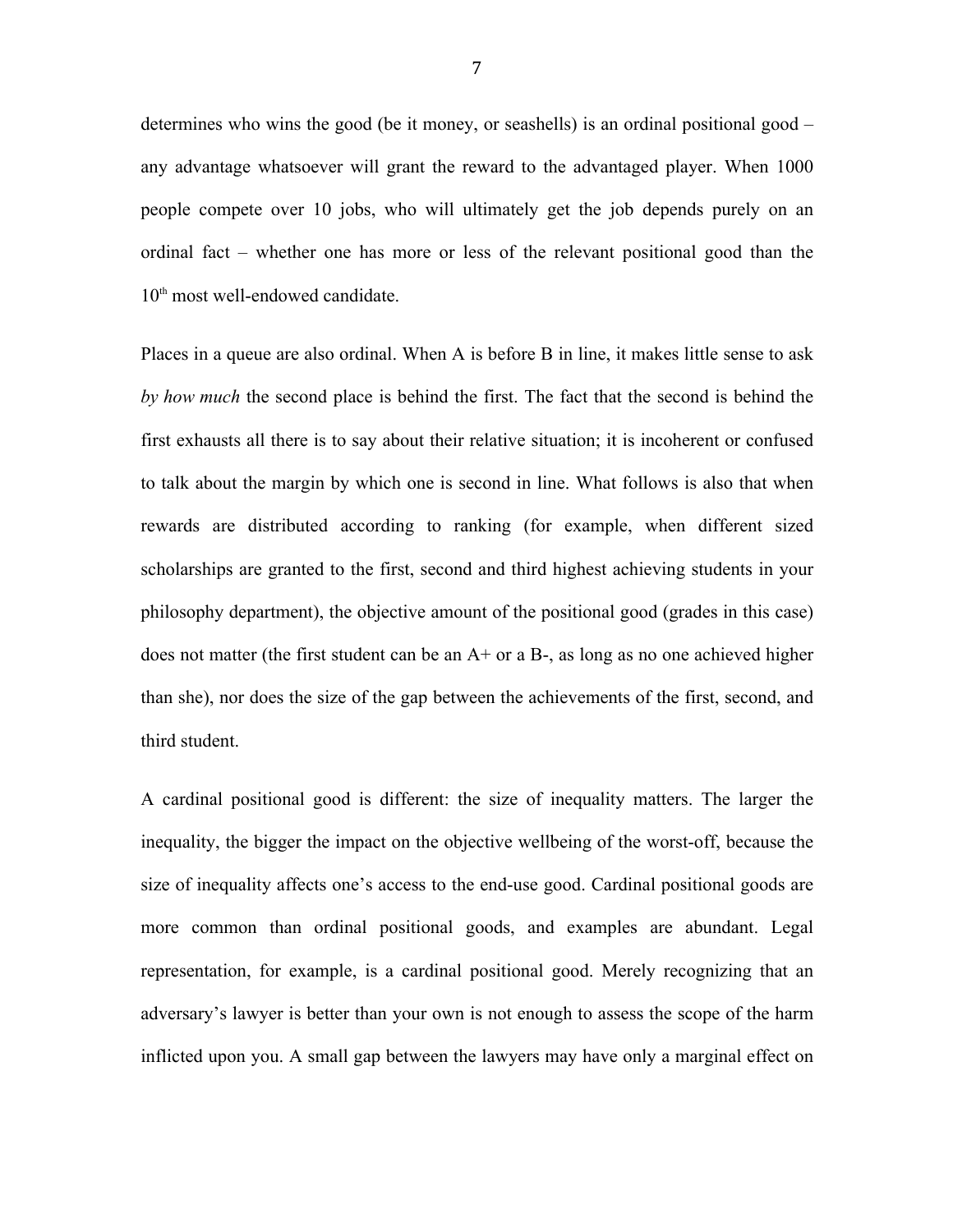your chances of winning, whereas the disparity in the prospects can become significantly more sizeable as the gap increases.

Money is also (usually) a cardinal positional good. How much of a certain end-use good (say, clothes, food, a car) one's money can buy is a function of how much money others in the market are willing to spend on the same good.<sup>6</sup> In a two-player auction selling only one painting, money becomes an ordinal positional good. However, because money can typically buy multiple end-use goods, and those are often also divisible (one can buy either a little or a lot of them), the size of financial inequality is of consequence, and it is large financial inequalities that are harmful in that they deprive individuals of absolute material wellbeing, social standing and self-respect.<sup>7</sup>

Prestige is another example of a cardinal positional good. Having prestige depends on being better than others – on excluding some aspirers from the club. Yet once again, size matters, and while ranking is no doubt important, prestige is valuable even when someone else's prestige surpasses yours. The larger the gap, the worse the damage to the disadvantaged, until when large enough, the gap in itself, independently from the objective amount of prestige one has, may push the worse off out of business.<sup>8</sup>

b) Effects of the Size of Inequality Within Cardinal Positional Goods

 <sup>6</sup> Amartya Sen, 'Starvation and Exchange Entitlements: A General Approach and its Application to the Great Bengal Famine', *Cambridge Journal of Economics*, 1 (1977), 33-59.

 $<sup>7</sup>$  Sen, Poor, Relatively Speaking, note 1.</sup>

<sup>&</sup>lt;sup>8</sup> This is one of the cases in which inequality in positional goods creates also insufficiency. This will be discussed later in the paper.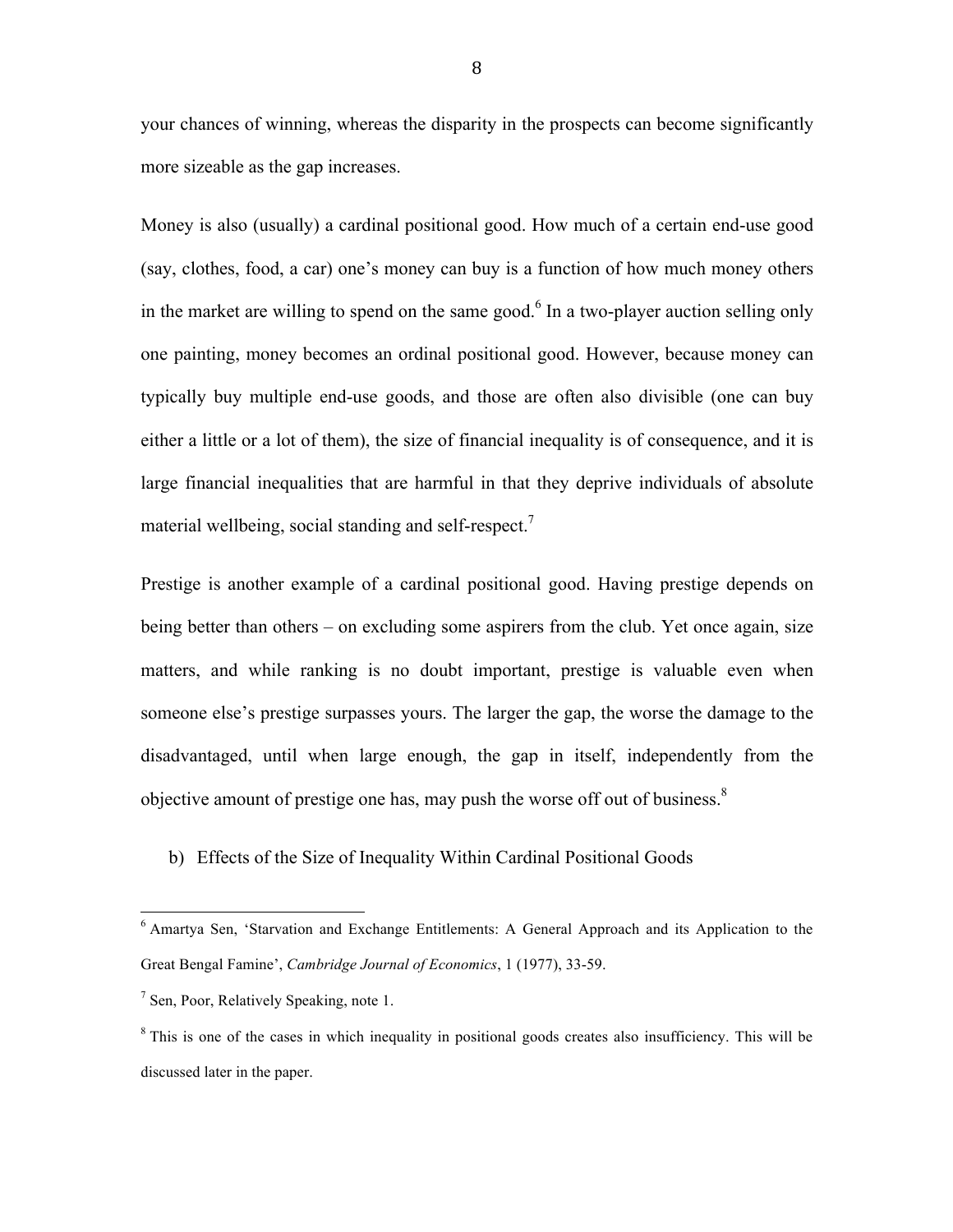The distinction between ordinal and cardinal positional goods highlights the fact that the size of inequality is of consequence in some but not all cases of positional goods. But this distinction far from exhausts all the effects of the size of inequality on positional goods. Within the category of positional goods that are affected by the size of inequality, the *degree* of sensitivity may vary. In some cases, cardinal positional goods are extremely sensitive to inequality, which means that every small difference matters greatly in terms of the relative standing of the parties. In other cases, cardinal positional goods may be closer in nature to ordinal goods – inequality in itself creates most of the harm, and the size of inequality is relatively insignificant in determining the extent of the harm. For example, it would seem that although money and prestige are both cardinal goods, the fact of inequality in prestige is quite damaging in itself (and worsens gradually with size), whereas in money the negative consequences of inequality materialize only when inequality is significant, and minute inequalities create only negligent harm.

Additionally, the intensity of the harm to the disadvantaged does not necessarily grow according to a linear function, and may follow different rules. Thus, in certain cases, once inequality is large enough, additional aggravation in inequality is insignificant. The same sized unit of added inequality that influenced one's wellbeing substantially before, ceases to have the same effect. When an unrepresented litigant faces his rival's lawyer, he is surely disadvantaged. However, it seems that once the inequality is large enough, further inequality caused by an addition to the quality of his opponents' representation does not cause an equivalent increase in harm to the disadvantaged.

Sometimes, the location of the inequality along the scale of distribution determines the extent of the harm: the decline in wellbeing may be especially strong when inequality is

9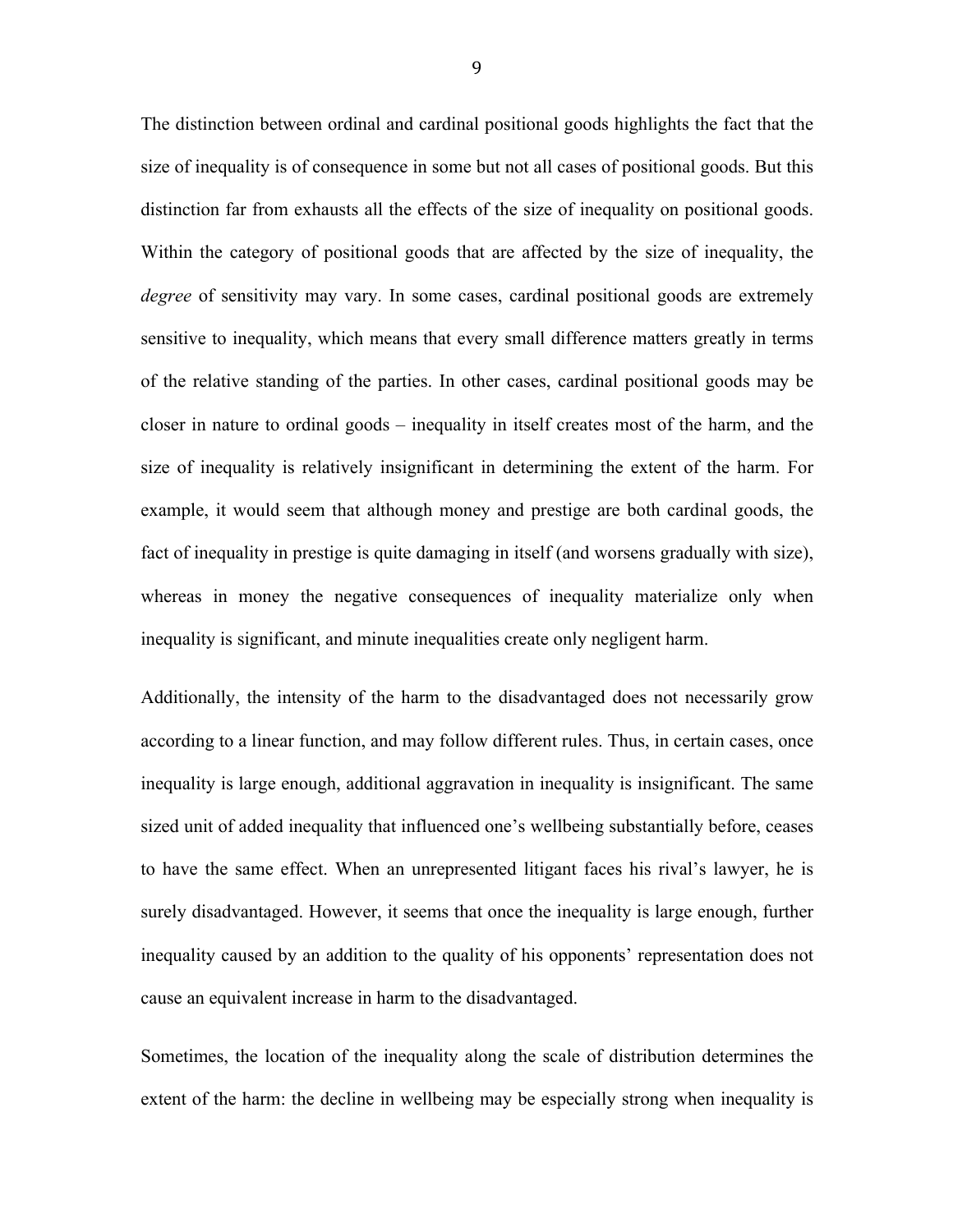located at the top end of the distribution (for example, small inequalities in prestige between the leading businesses may be more substantial in terms of the effect on the business's success than inequalities of the same size between mediocre businesses). In other cases, there may be an especially strong motivation to avoid being at the very bottom end (when there is a certain cut-off, or when there are no serious inequalities at the top end of the distribution), so inequalities there are especially malignant. Similarly, there may be cases in which it is especially important, in terms of the end-use good, to be included in a certain category, to cross a certain threshold (enter an Ivy league university; belong to the biggest companies; best bars list; jet set; etc.). Small inequalities that entail exclusion from these have a severe effect, whereas inequality of the same size that doesn't affect one's category (whether she is in the category or not) would not trigger a similar decline in wellbeing. $9$  In such cases (and maybe in others too), small inequalities in cardinal positional goods are relatively inconsequential, and approximate equality is almost the same as absolute equality in terms of the relative advantage of the parties. Take higher education's positional value, for example. Ensuring one's place in an Ivy League University has an especially beneficial effect on one's life chances, therefore inequality that may exist within the category of Ivy League Universities might be less consequential than inequality of the same size that separates between an Ivy League University and a second tier University.

<sup>&</sup>lt;sup>9</sup> Note that because these situations concern the binary fact of achieving (or failing to achieve) a certain threshold, they might be better characterized as ordinal in nature. More on the contextual nature of the distinction between ordinal and cardinal goods shortly.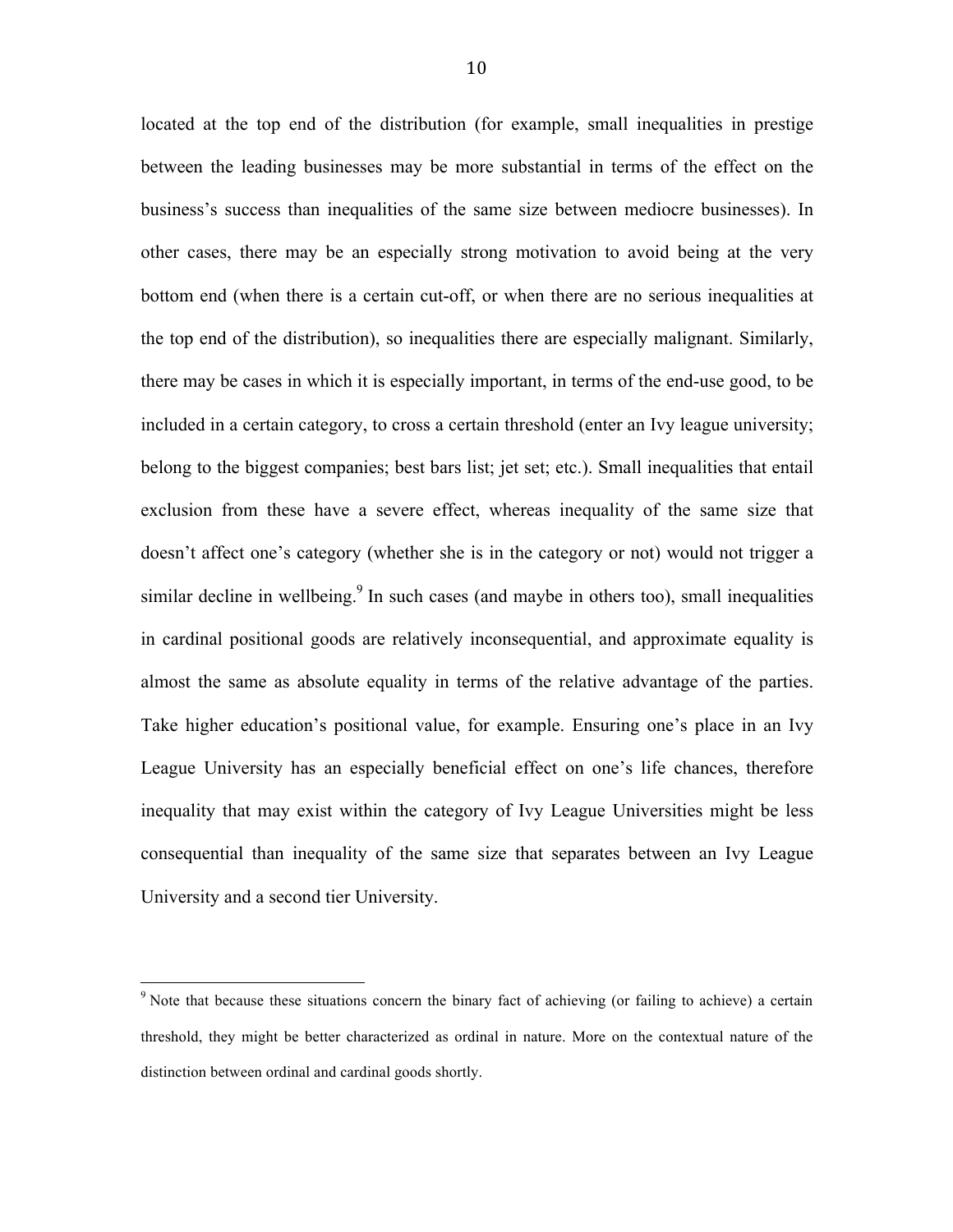Moreover, there may even be cases in which small inequalities may have no consequence *at all* for the worst off. When a CEO of a company buys a sports car, or an expensive watch, his competitor will suffer no disadvantage from a negligible gap because being within a certain range or category is *all* that matters.<sup>10</sup> Minor inequalities in a candidate's access to political expression may also have no effect on the end-use good, namely the chances of winning the elections. $^{11}$ 

In some cardinal positional goods, then, small distributive inequalities fail to trigger the kind of status inequalities that motivate the discussions of distributive justice. Small inequalities are unlikely to ground exclusion from social circles and social capital or affect an individual's equal standing and symbolic membership in society.<sup>12</sup>

Differences also exist in the way inequalities in the holding of positional goods should be measured. Ordinal positional goods are measured in a binary way, according to the agents' ranking. In cardinal positional goods referred to thus far, the size of inequality was

 $11$  It could be argued that for the purpose of some cardinal positional goods – close equality (or being within a certain range) just *is* equality, and it is simply the degree of precision with which we define equality that changes according to the nature of each good. While I would agree that some cases are close enough to count as equal (a difference of a dime in a multi-million political campaign, for example), there are other cases in which the differences are larger and it is more plausible to acknowledge that inequality in the positional resource exists, yet this small gap has no bearing on the reward.

 $10$  Although it is also possible that the exact details of an expensive watch, recognizable only by the savvy, make a world of difference to very rich individuals.

 $12$  This point is especially significant for approaches of justice that conceptualize equality in terms of standing and status rather than resources or goods.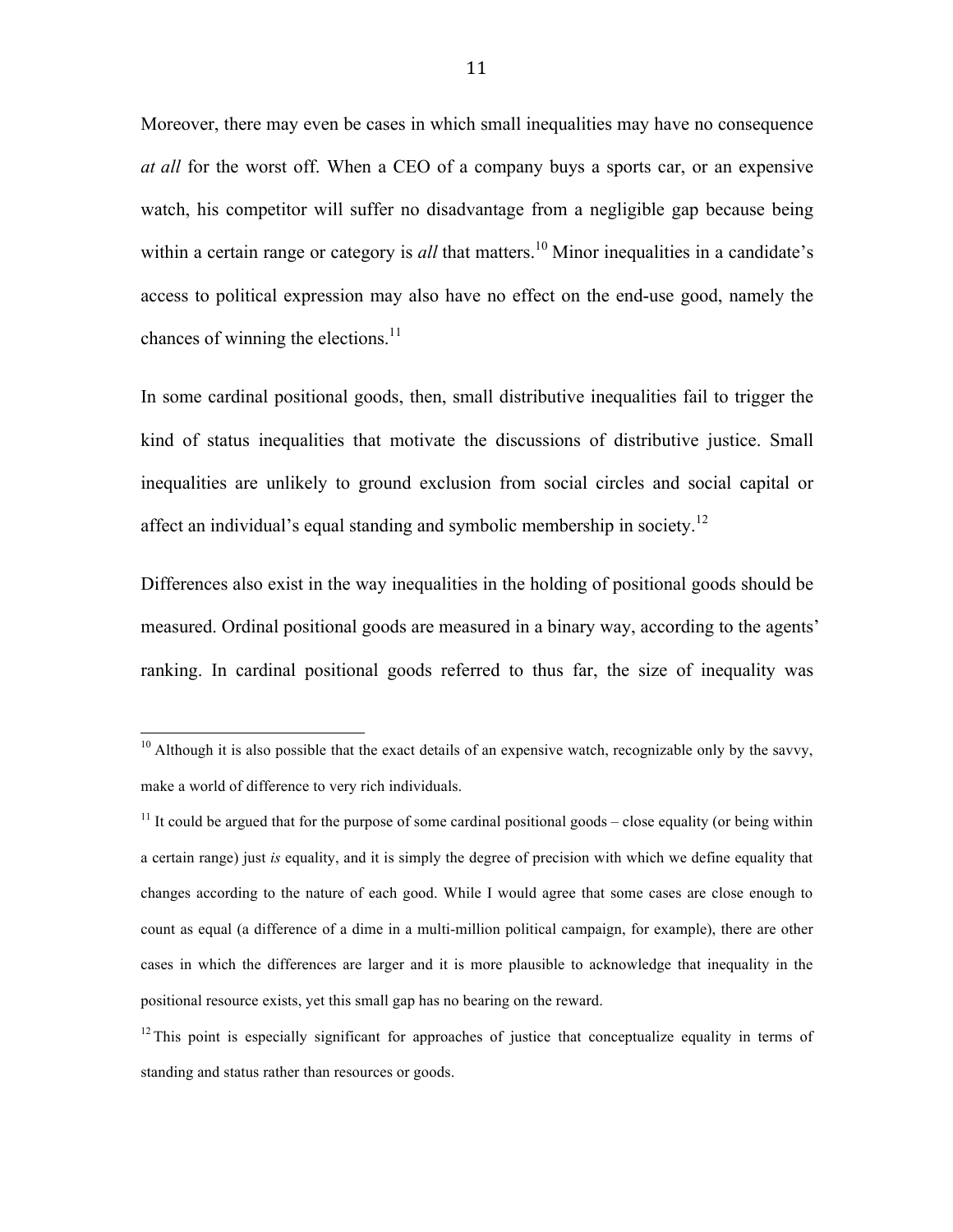measured according to the quantity or amount of positional goods the different parties hold. There are also cases, however, in which the positionality is better expressed using a ratio scale, in which what determines the distribution of the end-use good is the ratio between the holdings of the two agents. Think of proportional voting for example, in which what matters is not the differences in the number of votes (how many more votes party A received relative to party B), but how they are rationed. When party A has double the number of votes, it will receive double the places in parliament.<sup>13</sup>

In order to accurately characterize the influence of the size of inequality on the wellbeing of the worse-off, it is also important to observe that different possible points of reference exist when measuring inequality. Sometimes, the inequality that has the bearing on the worse-off's wellbeing (the 'relevant inequality') is the one between her and the very bestoff. All candidates in the presidential campaign are measured compared to the leader (winner), and not to one another. On the other hand, there are cases in which the best-off is not the sole point of reference for measuring inequality. The positional dimension of political power in a multi-partisan parliament is determined by the relative power of different parties. However, it need not be measured solely in relation to the most powerful party, but rather is a function of its share of political power within the political map in its entirety. Money is also typically a cardinal positional good (the more others have the worse off you are, and yet the size of inequality matters). And yet, the relevant gap, the one that determines the extent of the disvalue to the worse-off, is not exclusively the one between the worse-off and the very richest man in society, but also the gap

<sup>&</sup>lt;sup>13</sup> I thank Alex Voorhoeve for this point.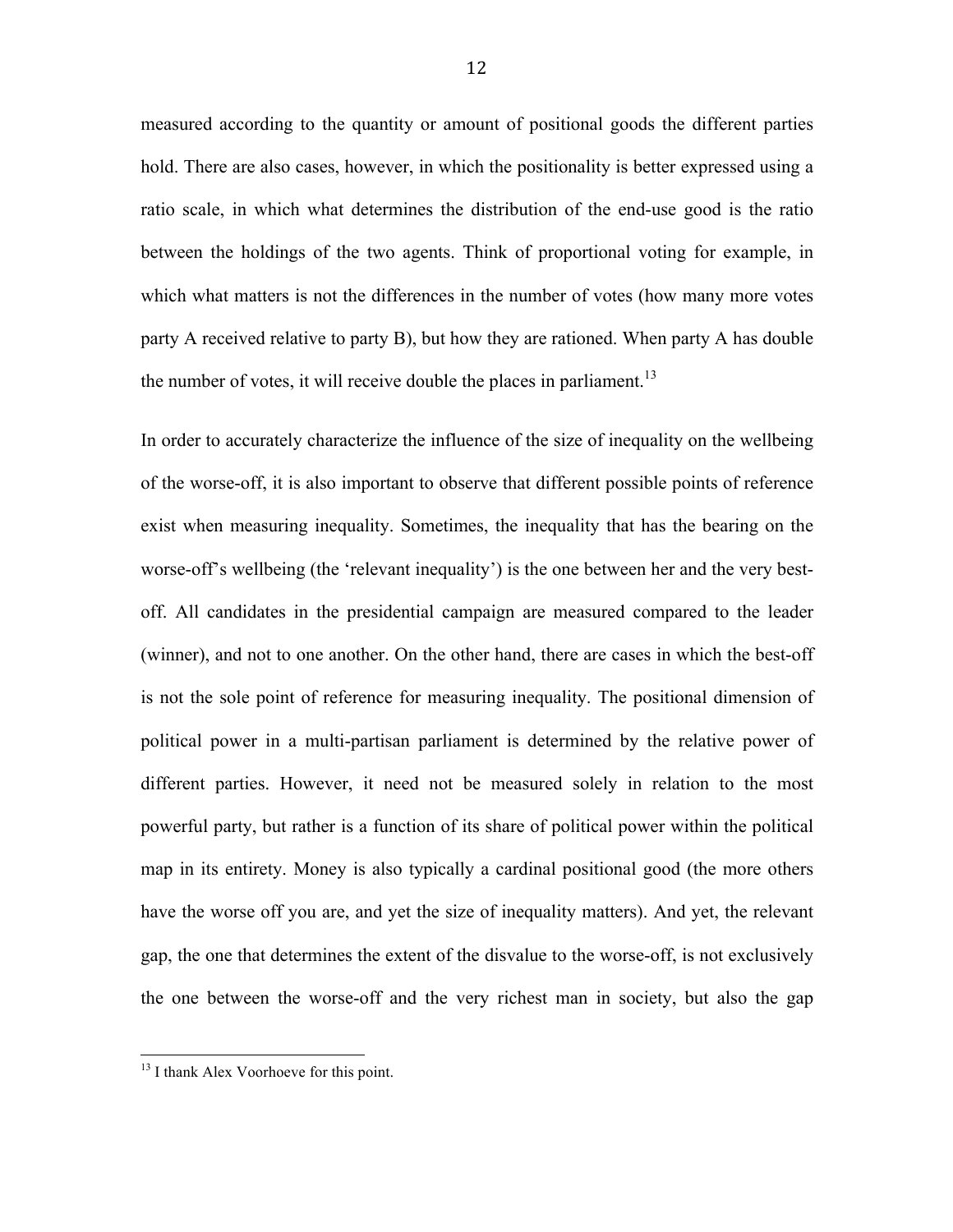between the worse-off and individuals closer to her situation, and to the average in society.

It should be apparent by now that while all positional goods are influenced by one's relative standing, the exact nature of this influence is far from uniform. In fact, we can discern at least four categories of size related effects: (a) cases in which large and small inequalities in the same positional good cause the same amount of harm (ordinal positional goods); (b) cases in which small inequalities cause little or no harm (some cases of cardinal positional goods); (c) cases in which inequality of the same size causes different harm in different positional goods; and (d) cases in which the same size of inequality in the same positional good causes different harm (according to the location of the inequality in the distribution, or according to the size of inequality already obtained).

Before moving forward to discuss the moral implications this discussion may have, it is worth stressing that the characteristics of goods that determine the way that inequality affects them are not intrinsic to the goods themselves. In other words, depending on the circumstances (the competitiveness of the situation, how much inequality already exists, etc.), goods can be positional and non-positional, ordinal or cardinal, the relevant inequality that makes a difference can be that between the best-off or the average, and so on. The context in which end-use goods are allocated affects them so that even goods that are usually non-positional can become positional if they are instrumental in securing an end-use good in a competitive situation. When indivisible and scarce end-use goods are distributed, positional resources that lead to their acquisition tend to become ordinal. Money usually has a cardinal nature, but in an auction, even the smallest disparity causes full-scale decline in wellbeing. As a result of this contextual nature, ordinal positional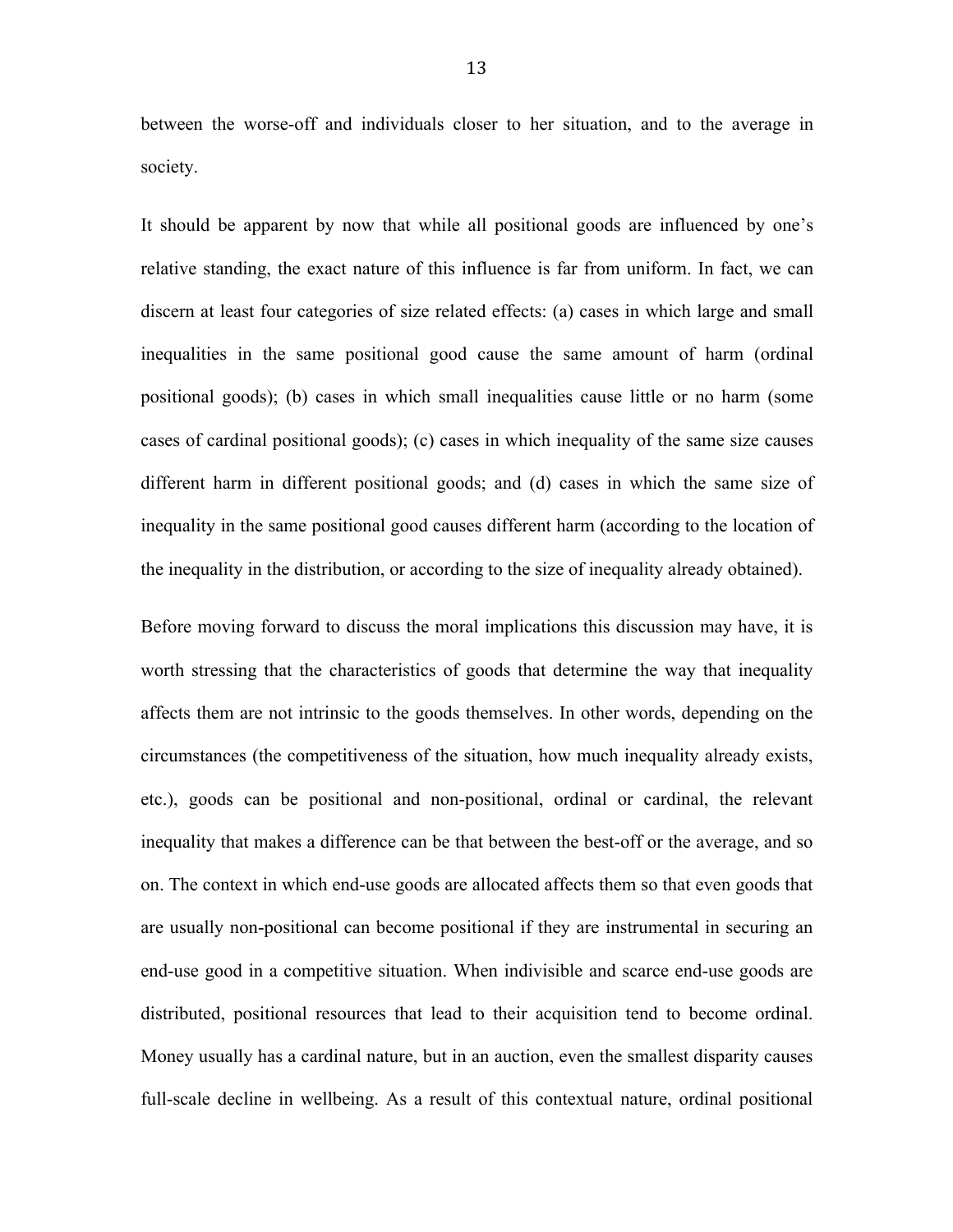goods are less of a rarity than it may seem initially. Prizes, scholarships, jobs, positions, and other indivisible goods are all potential zones for ordinal positional competitions. Obviously (and as will be further elaborated in part III), indivisible goods can also be distributed without relying on positional competitions at all: using a lottery, for instance, or employing other criteria such as need. It is the choice of allocation mechanisms such as merit or the market that introduces positional competitions.

# II. POSITIONAL GOODS: EQUALIZING OR DE-POSITIONALIZING

## a) Equalizing the Allocation of Positional Goods

Several writers have noted the unique nature of positional goods and suggested that they warrant special treatment in terms of distributive justice. The most comprehensive discussion of positional goods to date has been put forward by Harry Brighouse and Adam Swift.<sup>14</sup> Brighouse and Swift argue that because of the harm caused to the worstoff as a result of inequality in positional goods, an equal distribution of positional goods is justified not only for egalitarian reasons but also for prioritarian and sufficientarian reasons. According to the prioritarian argument concerning positional goods (I call this PP – Prioritarian Positional Argument), an equal distribution is *always* better for the worst-off than any unequal distribution (in good-specific terms), regardless of the absolute level of distribution. When relative status is what matters, inequality is always harmful for the worse-off. For example, when distributing legal representation, an equal yet lower level of representation will give the worst-off a better shot at winning her case than having an objectively better lawyer who is worse than the opponent's lawyer. As a

 $14$  See note 2.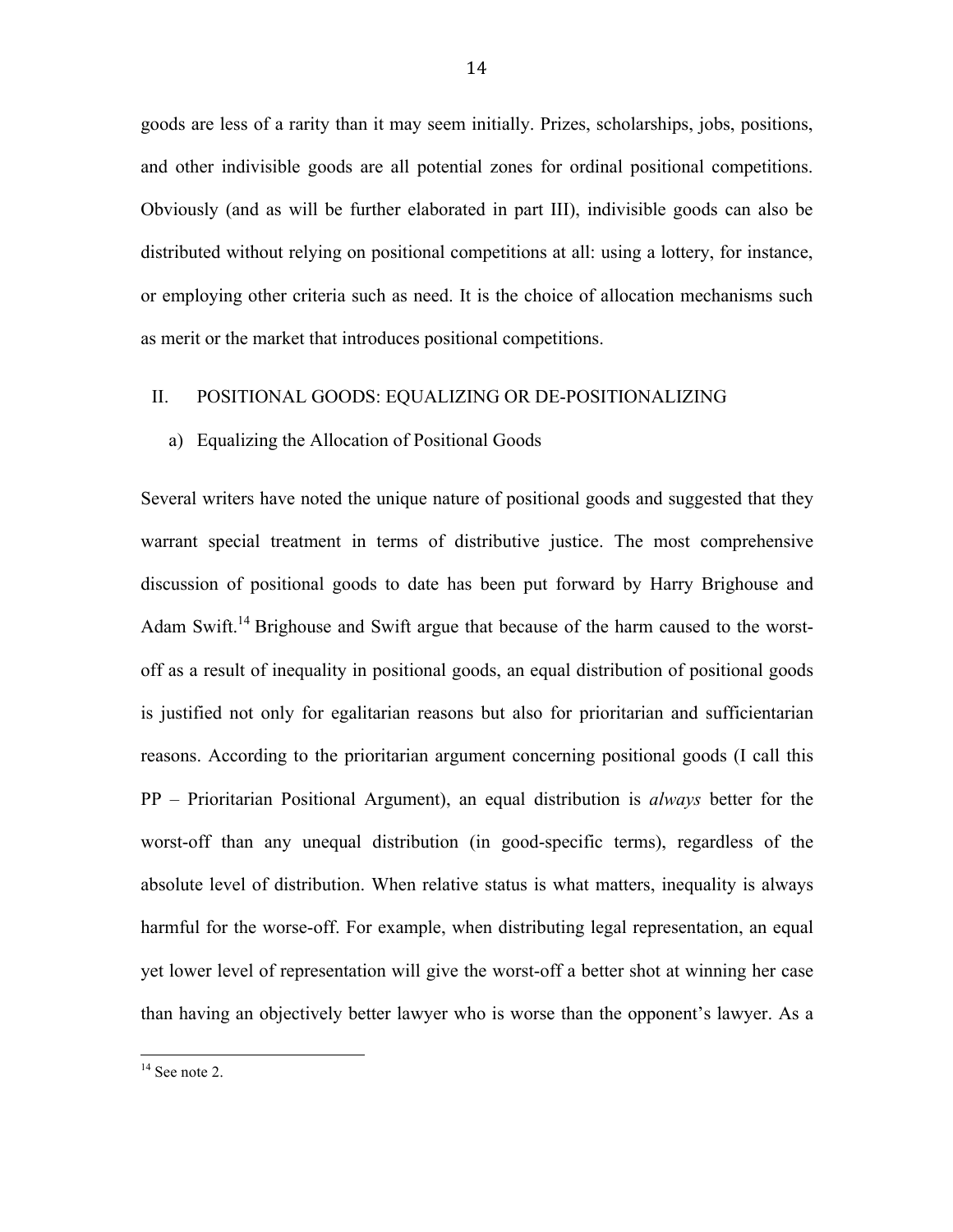result, an equal distribution of positional goods is required, prima facie, according to a prioritarian principle of justice. This also entails that achieving equality by taking away positional advantage does not constitute morally objectionable leveling down – it improves the objective condition of the worse off compared to an unequal distribution, even if no further good is distributed to the worst-off in the process.

Brighouse and Swift further argue that in certain cases, inequality in itself, regardless of the absolute level of distribution, pushes the worse-off beneath the sufficientarian threshold in good specific terms. In these cases, an equal distribution is required, *prima facie*, also for sufficientarian reasons (I call this the Sufficientarian Positional Argument,  $SP<sup>15</sup>$ 

### b) De-positionalizing

Requiring an equal distribution is not the only response to the challenge of positional goods. In some cases, an alternative approach seems more appropriate. This second strategy involves de-positionalizing – changing the mode of allocation of the end-use goods in order to eliminate or decrease the competitive element in their consumption. This strategy accentuates a further concern that was not central in Brighouse and Swift's account, namely that positional arms races create inefficiency because they induce people

<sup>&</sup>lt;sup>15</sup> Note that the logic of the SP argument applies also to luxury goods such as yachts or expensive watches. However, there may be insufficient motivation to promote equality in these cases, because the agents' overall wellbeing far surpasses the sufficientarian threshold.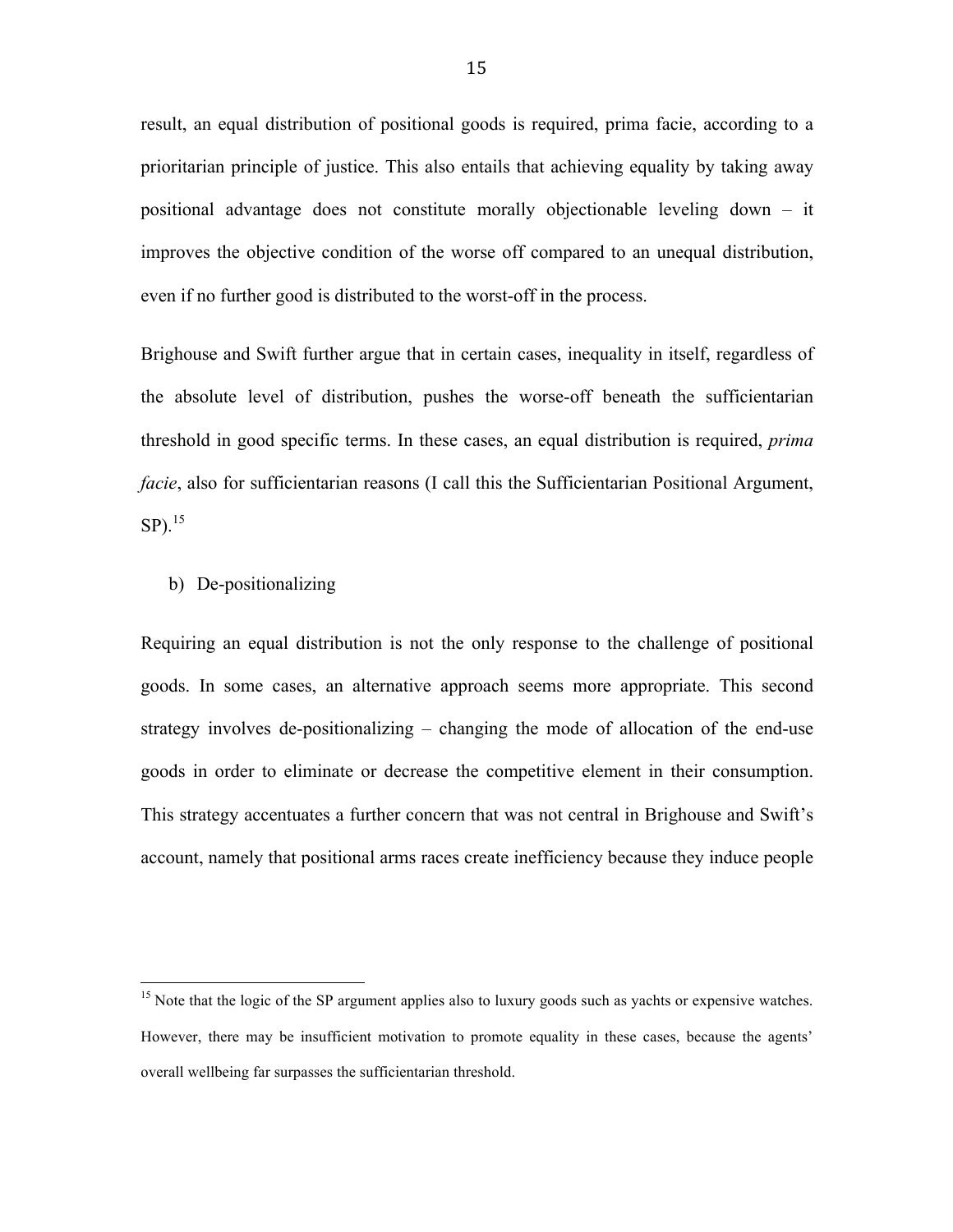to consume positional goods merely in order to maintain their relative standing.<sup>16</sup> As all those involved in the race react in the same way, namely they continue to consume, everyone's relative standing stays exactly the same, and no additional utility is created for anyone.<sup>17</sup> As a result, limiting consumption of positional goods and reducing positional arms races is justified also for utilitarian reasons (I call this the Utilitarian Positional Argument,  $UP$ ).<sup>18</sup>

There are numerous possible ways to decrease positionality: we could restrict the consumption of the positional good, or otherwise ration it, thus making an arms race impossible. It is also possible to change the way we allocate the end-use good, making it non-competitive.<sup>19</sup>

In order to decrease the positional nature of education, for example, any number of policies could be adopted: we could prohibit employers from advertising educational requirements that are more than those strictly required for a certain job; random

 $19$  Goodin, note 3, at pp. 22-26.

<sup>&</sup>lt;sup>16</sup> Although consuming positional goods may create utility gains for others (those that produce and sell positional goods, for example) and for the market as a whole. See: Rutger Claassen, 'The Status Struggle: A Recognistion-Based Interpretation of the Positional Economy', *Philosophy and Social Criticism*, 34 (2008), 1021.

<sup>17</sup> Hirsch, see note 1; Robert H. Frank, *Luxury Fever: Why Money Fails to Satisfy is an Era of Excess* (New York: The Free Press, 1999).

<sup>&</sup>lt;sup>18</sup> There may also be good-specific justifications for limiting positional arms races. Halliday suggests a specific argument against educational arms races, according to which educational arms races encourage schools to focus on teaching subjects that are competitively relevant thus crowding out the other content that is valuable for the developmental role of education. See Halliday, note 3.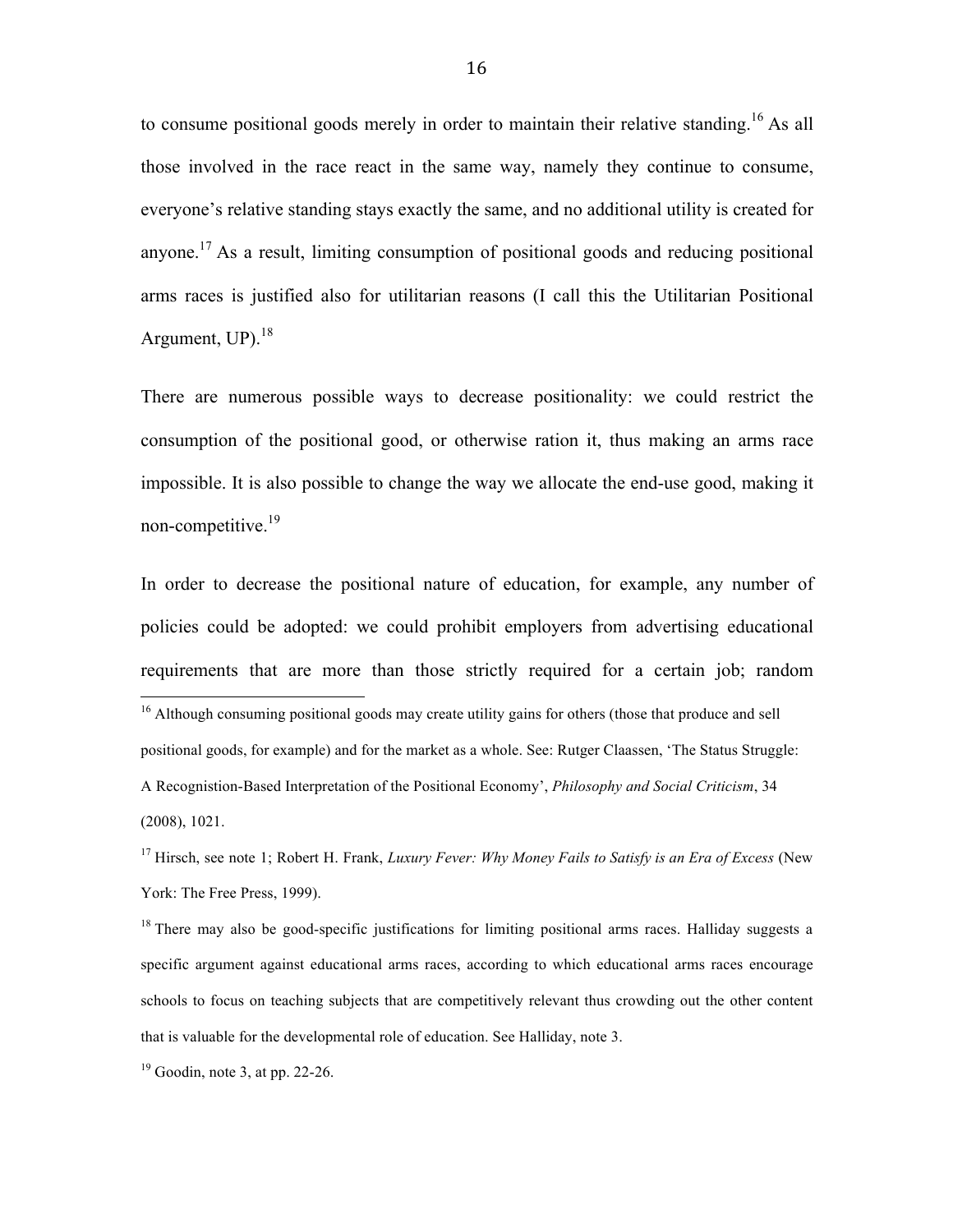admissions to higher education institutions would also greatly abate the positional dimension of K-12 education, because gaining educational advantage would no longer carry the same competitive rewards. <sup>20</sup> Lessening the positional dimension without eliminating it could be achieved by introducing additional criteria to college admission, thus making K-12 education less weighty in the decision, or by setting a threshold for admission and performing a lottery between all those who passed. Another possible way to prevent the development of positional arms races would be to remove end-use goods from the market (that enables individuals to choose how much of a certain good to consume), and to place decisions regarding amount and quality of the goods in the political arena. End-use goods could then be distributed according to need, social utility, or other principles, instead of ability to pay. For example, organs for transplantation are not allocated by the market (so paying for a preferable place in the queue is strictly prohibited), and the distribution is decided instead according to a combination of need, expected utility, and waiting time.

An important advantage of de-positionalizing as a strategy for contending with positional goods is that sometimes attempts to equalize positional goods are doomed to fail. When the stakes attached to positional goods are high and individuals have strong incentives to "get ahead", competition is "socially counterproductive but utterly inevitable".<sup>21</sup> Thus, equalizing spending in schools, and even investing more resources in schools serving underprivileged communities will do little to ensure any meaningful equality because

 $20$  Because education is a mixed good, it would still be beneficial for individuals to gain further education, for intrinsic, non-positional reasons.

 $21$  Goodin, note 3, at p.27.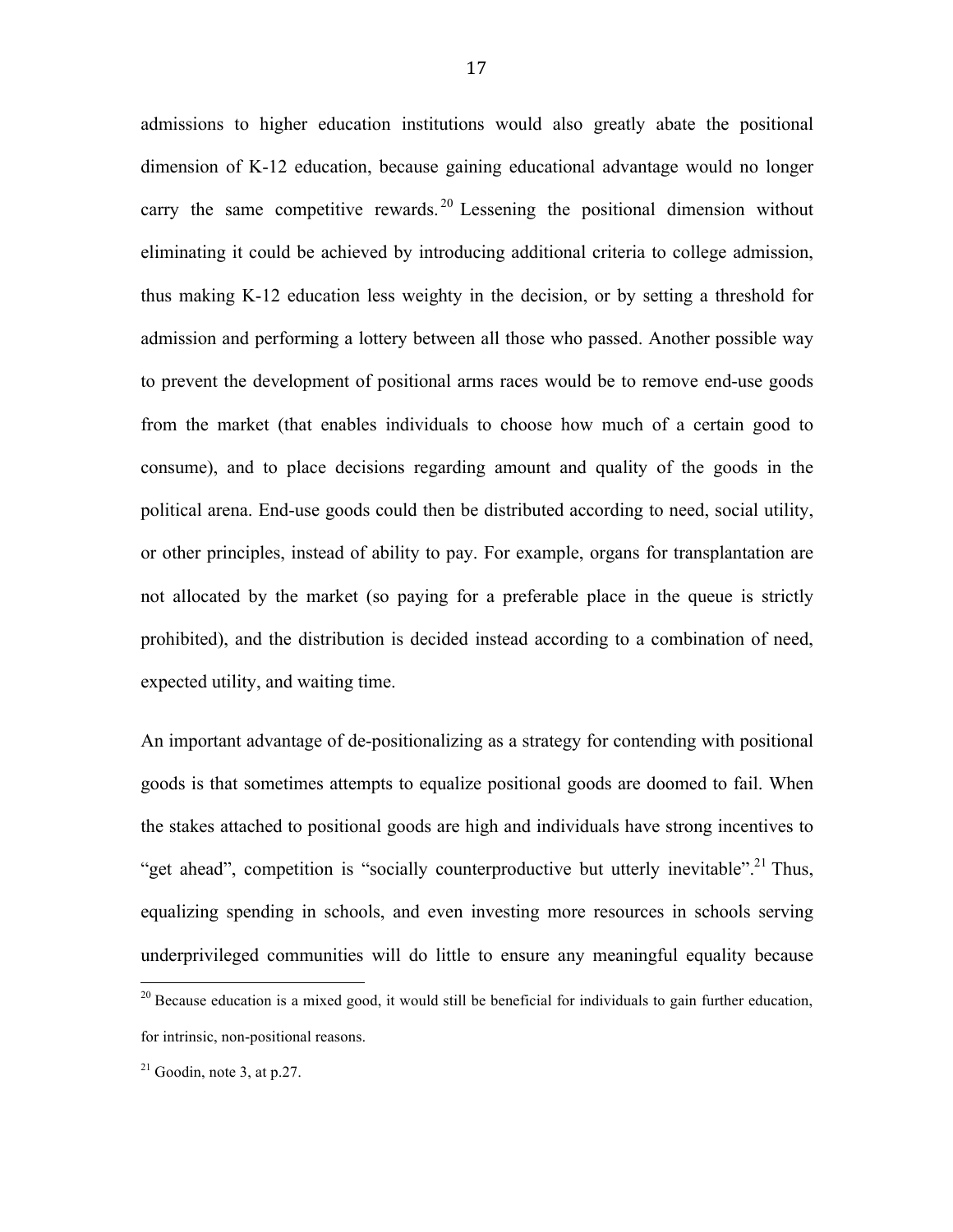privileged parents will respond by acquiring further advantage, whether within schools or outside of them. Reforming college admission policies (one major end-use good of K-12 education) can decrease the motivation to gain positional advantage and may therefore be more effective than equalizing K-12 education. On the other hand, de-positionalizing sometimes requires radical changes in the way end-goods are distributed in society. This too may be unfeasible or cause other negative consequences. For example, the competitive nature of the adversarial procedure is what feeds the positional nature of legal representation. If the adversarial procedure is worth conserving, it is probably better to equalize legal representation rather than de-positionalize it.

Both strategies, at the core, respond to the same feature of positional goods, namely that allowing each individual to maximize their holdings of positional goods will prevent others from meeting their needs. And in some cases, as will be demonstrated in the next section, the two strategies also converge.

The literature developing both strategies, however, does not refer to differences between positional goods. The approaches do not offer guidance on how to prioritize inequalities of different sizes, or what to do with inequalities that can't be eradicated. Additionally, they treat all inequalities in positional goods as equally worthy of treatment, rather than according different levels of moral urgency to different cases of inequality. I move on shortly to examine whether the differences discussed above can answer some of these questions. Before doing so, I briefly discuss how the insights concerning the size of inequality can help develop Brighouse and Swift's sufficientarian argument (SP).

# III. INEQUALITY IN POSITIONAL GOODS AND INSUFFICIENCY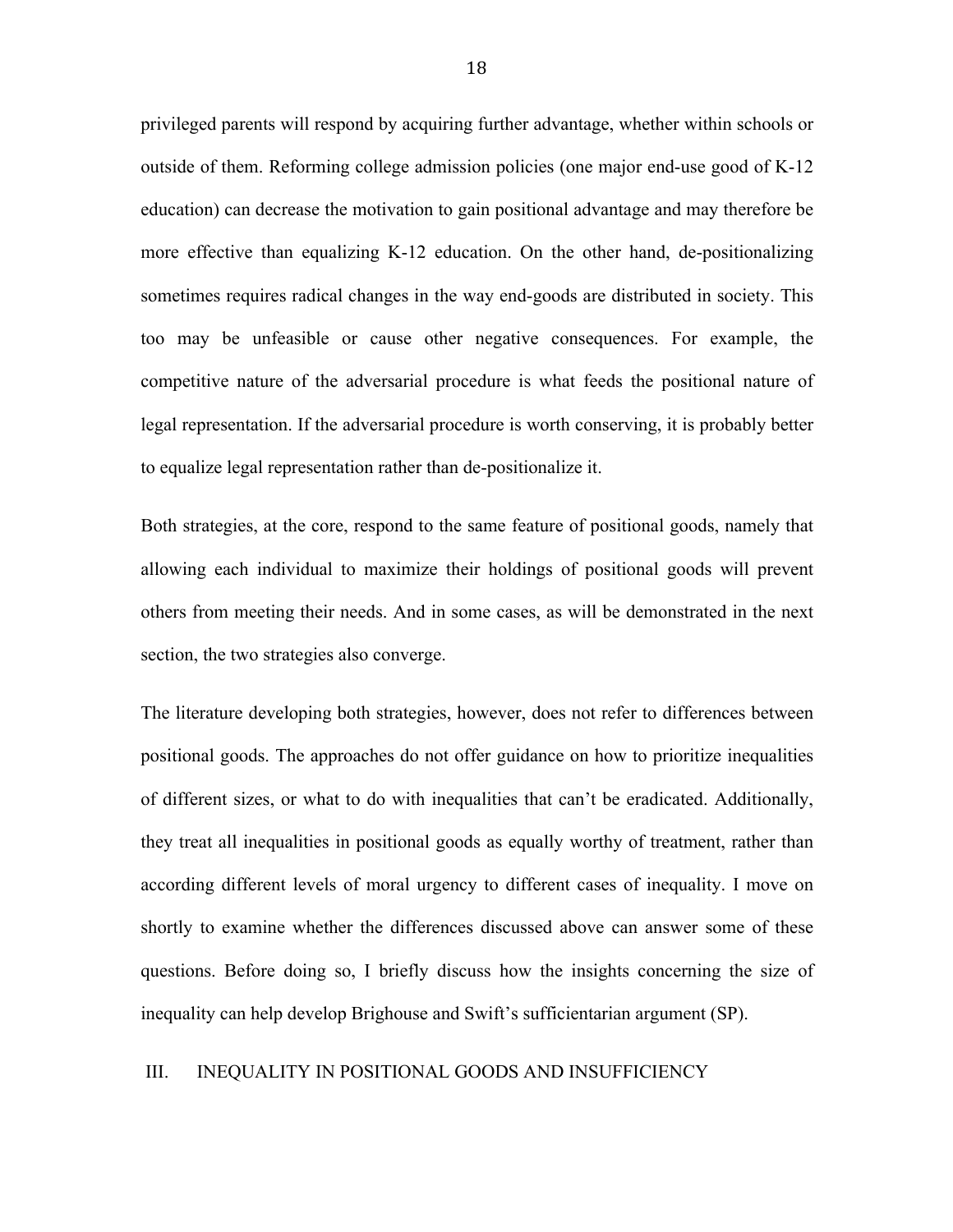As Brighouse and Swift rightly point out, inequality with regard to positional goods does not *always* push the worse off below the sufficiency threshold. Although clearly the size of the gap is a factor in their account, they offer little in way of explaining in which cases inequality in positional goods causes insufficiency. I suggest that the discussion concerning the effect of the size of inequality helps elucidate Brighouse and Swift's SP argument.

First, when ordinal positional goods are concerned, inequality of any size causes fullscale harm to the worst-off, and therefore any inequality triggers insufficiency in the reward that the positional good acquires.

In the case of cardinal positional goods, though, not every inequality causes insufficiency. In fact, a small inequality in cardinal positional goods is unlikely to cause insufficiency in the end-use good because they are affected less severely by smaller inequalities. What, then, are the conditions in which inequality in cardinal positional goods causes insufficiency? The analysis performed above, while not giving a comprehensive reply to this query, applies, quite directly, to this inquiry. Thus, in cases when inequality is especially severe at the top end of distribution, sufficiency would be compromised when inequality obtains at the top end. A similar-sized inequality in the middle of the spectrum would be unlikely to jeopardize sufficiency.<sup>22</sup> Especially relevant here is the observation that when inequality is located at a point that determines access to a certain category or

<sup>&</sup>lt;sup>22</sup> There may be, however, cases in which good-specific insufficiency (especially at the top end of distribution) may be justified, all things considered. For example, when the individual that is disadvantaged in good specific terms is well off overall we might not be required to assist him.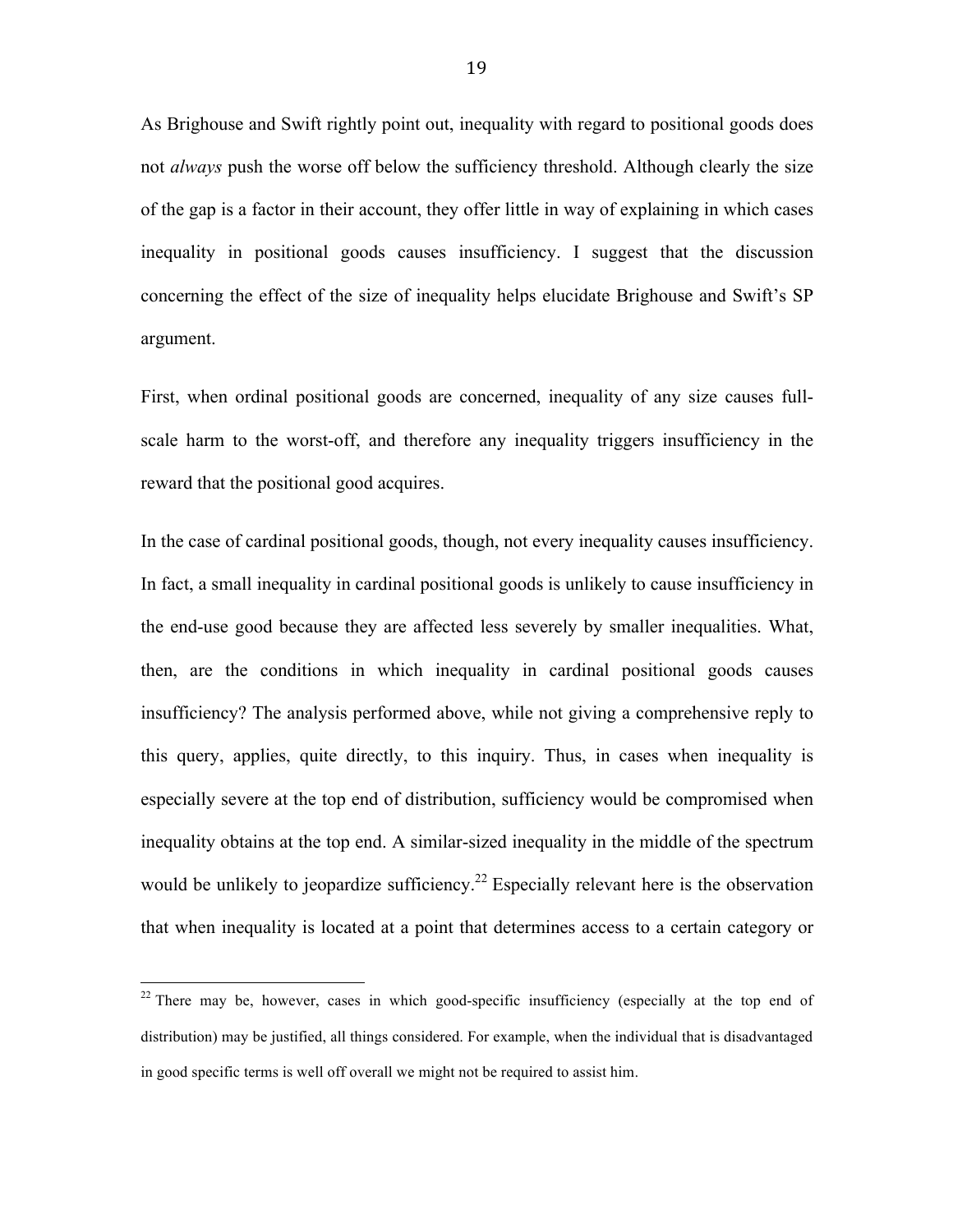class or signifies the denial thereof, even a small inequality could have extremely negative consequences for the worst-off. These points along the distribution, therefore, are plausibly also sufficiency thresholds. Additionally, sufficiency thresholds would have to take into account the question of the relevant point of reference for measuring inequality. Even a large inequality between an individual and the best-off does not necessarily cause insufficiency if the relevant comparison is that between the agent and the next worst-off, or to the average level in society.

# IV. MORAL IMPLICATIONS

The variety of ways in which the size of inequality affects positional goods implies that the way they should be allocated is also less straightforward than what has been suggested in the literature thus far. I now move on to examine these possible moral implications, and demonstrate the difficulties in their practical application.

a) The Importance of Absolute Equality

Ordinal and cardinal positional goods differ in the importance of absolute equality for the attainment of end-use goods. While even small inequalities in ordinal positional goods would cause a "full-scale" decline in wellbeing for the worst-off, this isn't the case with cardinal positional goods. In cardinal positional goods smaller inequalities don't have significant effects on the access to the relevant rewards, and are always less problematic than larger ones.

Both strategies – equalizing and de-positionalizing – require, therefore, a total and absolute solution in the case of ordinal positional goods. Pursuing equality in these cases would justify reallocating resources or limiting the better-off's possibility to gain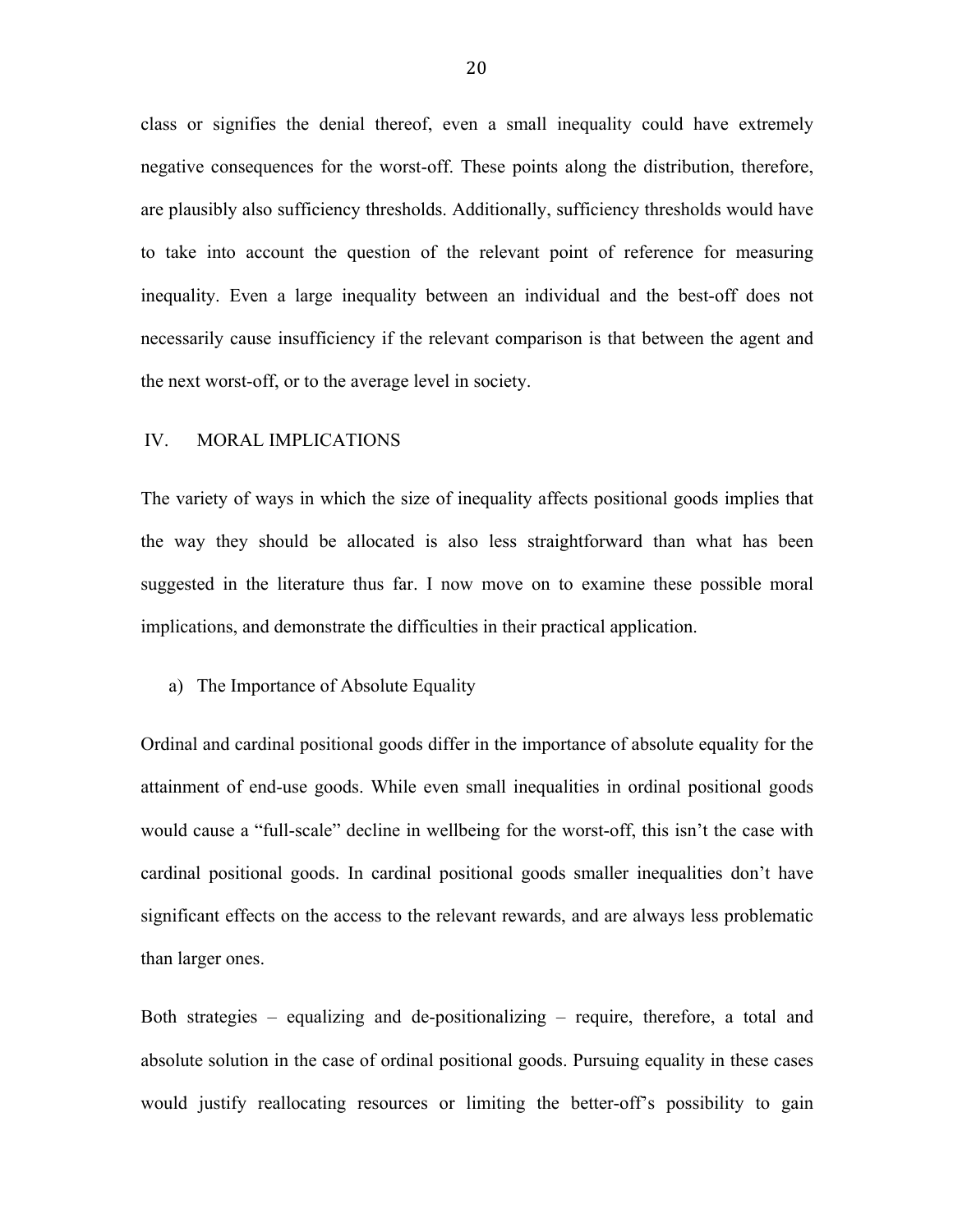advantage. De-positionalization would also need to be absolute: completely changing the system of allocation of end-use goods rather than merely lessening its competitive aspect. Ordinal positional goods' insensitivity to the size of inequality makes inequality just as noxious whatever the size of inequality, so merely promoting equality in the holding of ordinal positional goods without achieving absolute equality would bring no relief to the disadvantaged.

In the case of cardinal positional goods, on the other hand, absolute equality is not always as easily justified. There are cardinal positional goods in which absolute equality is still significantly better than approximate equality, but in other cases, the marginal benefit gained from the move from approximate to absolute equality and from partial depositionalization to full de-positionalization is small, making an absolute solution less crucial. And while in both cardinal and ordinal positional goods other reasons may, all things considered, override the consideration for equality, notice that in the case of cardinal positional goods, there may not even be a strong *prima facie* reason to pursue absolute equality, if the harm caused by a small inequality is slight. Further, if there exist inequalities in the positional good (admittedly small, but still inequalities) that do not affect the worst-off *at all* (such as negligible disparity in political expression, or small inequality between individuals within a certain category) there would be no reason to attend to it.

The fact that not all positional goods require absolute equality (or complete depositionalization) can make positional goods theory more attractive. One critic of Brighouse and Swift's argument, for example, was concerned that positional equality is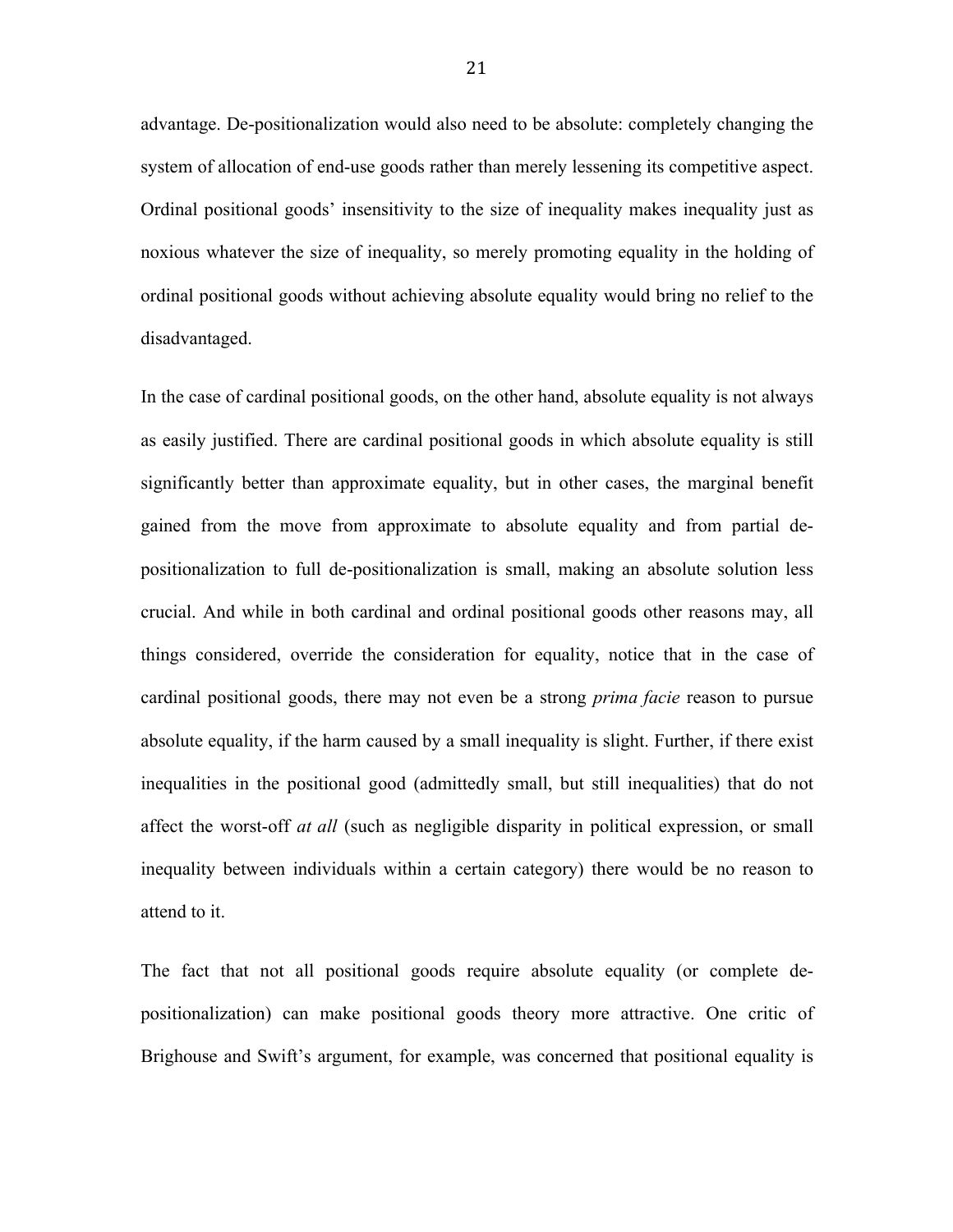very hard to realize because it entails absolute equality.<sup>23</sup> This, of course, is true only with regard to one category of positional goods, namely ordinal positional goods. Many positional goods do not rely on hard-to-achieve absolute equality for alleviating positional harm, and equalizing is beneficial even if it falls short of absolute equality.

Absolute equality is especially important, then, in cases of ordinal positional goods that are not sensitive to the size of inequality. Achieving absolute equality in the holding of ordinal positional goods, however, creates new challenges. In the absence of the positional competition, we are left with no criterion for allocating the end-use good. If we equalize the number of votes, how do we decide who will be president? If we equalize the resources available to the participants in an auction, how do we decide who gets the painting? Additionally, there are cases of ordinal positional goods in which the ordering itself is what gives the reward its meaning: a gold medal's social meaning is constituted in the ordering, and equalizing the participants' achievements would deprive the gold medal of this meaning. The same goes for other social practices that include ranking, such as academic honors or 'top ten' lists (for bars, hotels, etc).

The loss of the allocative criterion that equalizing entails shows that in ordinal positional goods, both strategies – namely equalizing and de-positionalizing – converge: when all contestants have an equal share of the relevant currency, the positional contest is nullified.

 $^{23}$  Christopher Freiman argues that "To the extent individuals focus on ordinal comparisons, the prioritarian rationale for leveling down becomes less compelling and less operational. Short of absolute equality, we cannot improve the ordinal rank of some without worsening the ordinal rank of others. Compressing, but not eliminating, inequalities will do nothing to improve the ordinal rank of the worse off". Christopher Freiman, 'Priority and Position', *Philosophical Studies*, 167 (2014), 341-60, at p. 350.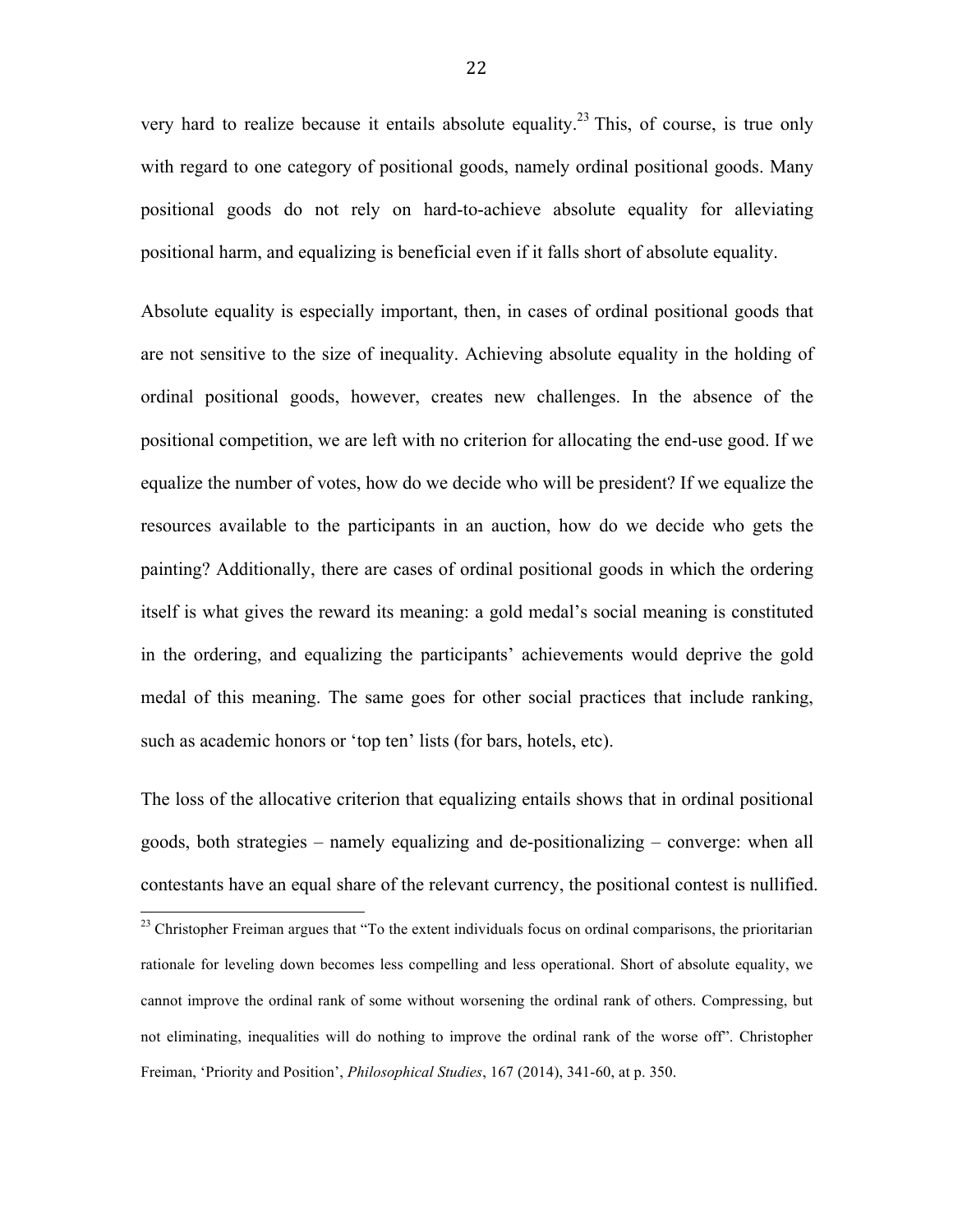A new mode of allocation for the reward is therefore required, one that does not rely on the relative holding of the positional good.

Several possible alternative modes of allocation exist. One is using a lottery, thus switching from a distributive conception of equality to one of equal opportunity. A different option requires choosing some other principle for distribution, such as need or desert. This is probably most appropriate when the end-use good is crucial for ensuring basic needs or rights. For example, during triage, a physician distributes medical attention according to need (combined with an evaluation of utility so that care is not given to individuals who cannot benefit from it) rather than according to the positional queue.

Another mode of allocation could involve using an alternative positional good to determine the distribution of the reward. Thus, money and votes are both positional goods, however because the market and the political arena affect distributive justice differently (votes are distributed more equally between individuals than money), extracting certain end-use goods from the market and transferring them to the political sphere may constitute an improvement in terms of justice.

There are cases, however, in which none of these possible alternative modes of allocation are satisfactory, and the current mode of distribution is the best option, all things considered. Votes are positional goods, yet they remain the most desirable way to distribute political power. In terms of the defeated candidate's wellbeing (and that of her voters), it is indeed not the best outcome (it may also be insufficient for them in good specific terms). This negative effect on the worst-off's wellbeing creates a *prima facie* reason for equalizing votes. However, replacing votes by, say, a lottery is undesirable for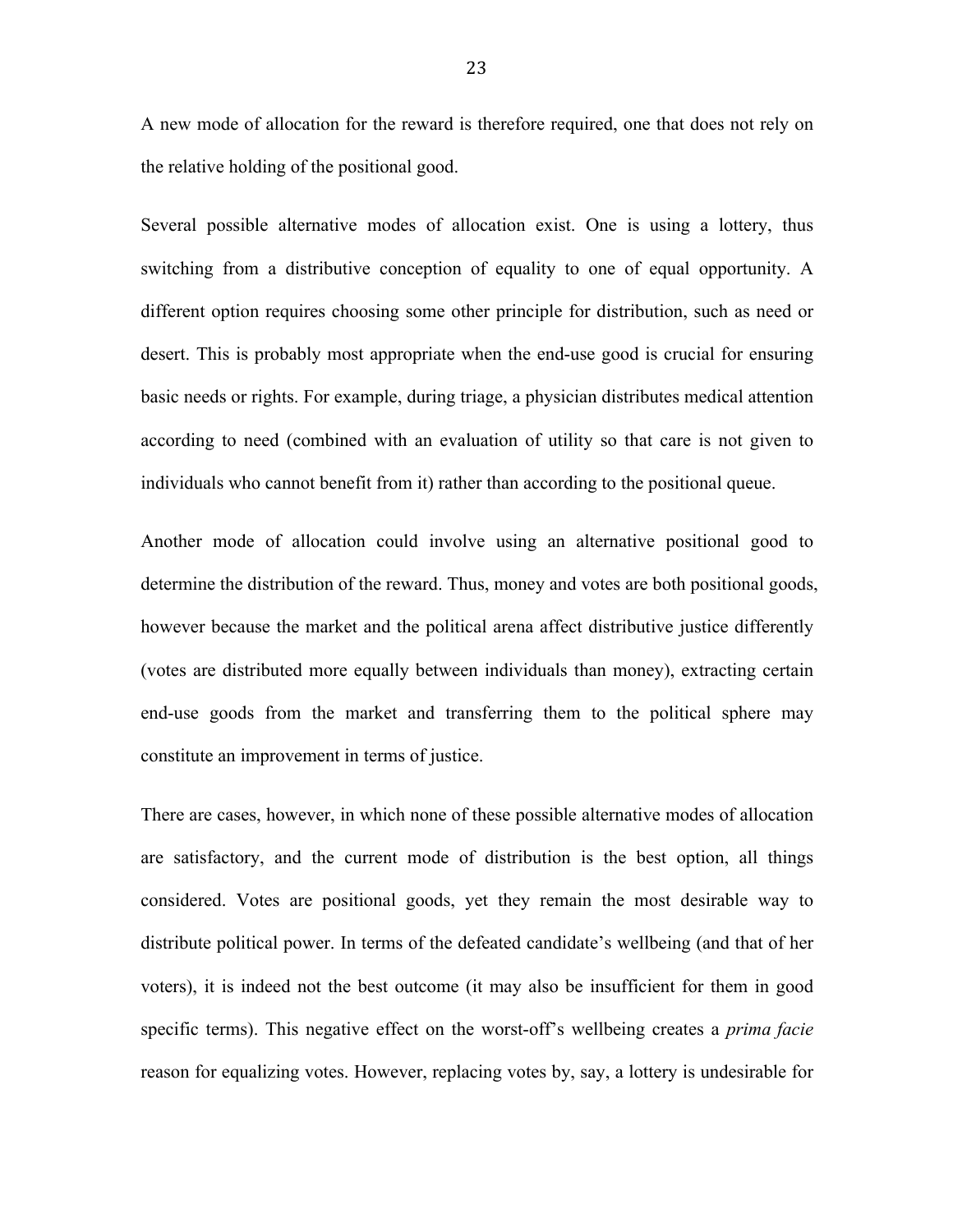reasons that are unrelated to positional goods, and derive, rather, from other political and moral values. These reasons override the consideration for equalizing and depositionalizing political elections.

For similar reasons we may be interested in preserving other ordinal competitions, such as competitive sports or academic honors. These have social value that is completely dependent on inequality, such as encouraging better academic or athletic performance. Therefore despite the consequences of inequality, de-positionalizing them would not be justified, all things considered. In other words, other values can be drawn upon to justify positional competitions.

b) Second Best Solutions

Sometimes, despite our best efforts and intentions, completely de-positionalizing the distribution of an end-use good (or equalizing the positional resource) is impossible, or unjustified, all things considered. In these cases, an alternative, second best solution must be figured out. As it turns out, the way to think about second best solutions differs in the case of ordinal and cardinal positional goods. Ordinal positional goods, recall, require nothing short of absolute equality in the allocation of the positional good, and once absolute equality is not an option, there is no longer a non-egalitarian justification to promote equality at all. Partly equalizing, or somewhat decreasing the positionality of the distribution would have no positive effect on the disadvantaged, and any such effort would be wasteful. The second best option in this case wouldn't involve promoting equality or de-positionalizing at all, and any existing resources should be used with other objectives in mind. For example, assume that K-12 education's sole instrumental value is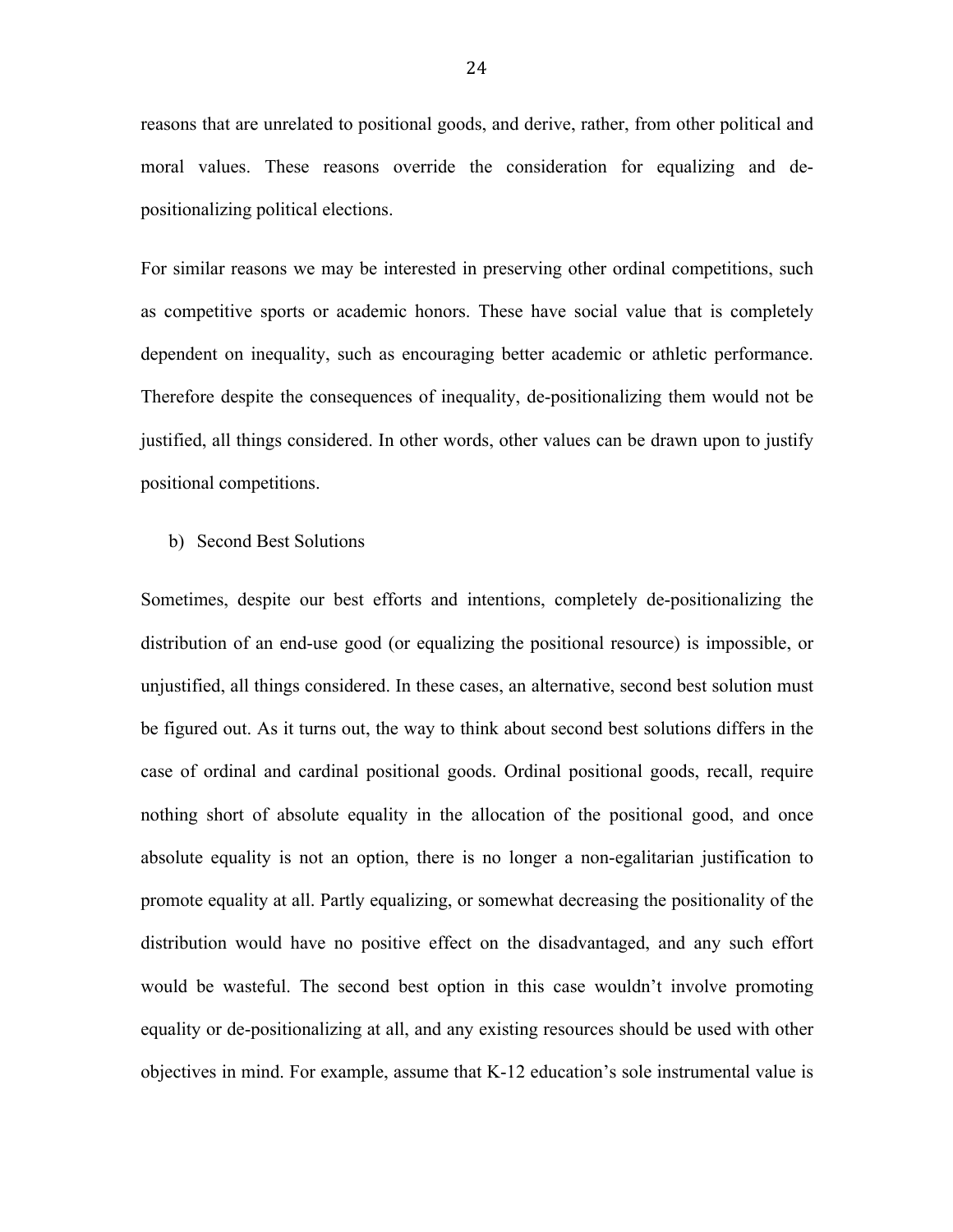vested in granting access to higher education. There would be little point, from a strictly instrumental-positional point of view, to invest in college preparation for students who are not within the range of college admission. Obviously, as education has, even in this hypothetical example, significant non-instrumental value, such investment could be justified for other reasons. But in terms of positional value alone, investing these resources in education is wasteful, and they would be better utilized for the welfare of the disadvantaged elsewhere.

This observation may seem surprising, because educational egalitarians rely very strongly on education's positional value, as opposed to education's non-instrumental value, to justify promoting equality.<sup>24</sup> Recognizing the ordinal nature of education in situations such as the one described above, suggests that at least sometimes, what justifies promoting equality in education is education's non-positional value, rather than its relative, competitive aspects.

In cardinal positional goods, in contrast, any improvement in terms of equality is desirable, even when absolute equality is impossible. For example, even if total equality in legal representation is currently unattainable, it is still worthwhile trying to promote equality somewhat (by adopting policies such as state funded legal aid, or limiting lawyers' wages in certain procedures) because decreases in inequality are beneficial for

 <sup>24</sup> Harry Brighouse, 'Educational Equality and School Reform' *Educational Equality*, ed. Graham Haydon (London: Continuum Int'l Publishing Group, 2011); Harry Brighouse and Adam Swift 'Educational Equality Versus Educational Adequacy: A Critique of Anderson & Satz', *Journal of Applied Philosophy,* 26 (2009), 117-28; Tammy Harel Ben Shahar, 'Equality in Education: Why We Must Go All The Way', Ethical Theory and Moral Practice, 19 (2016), 83-100.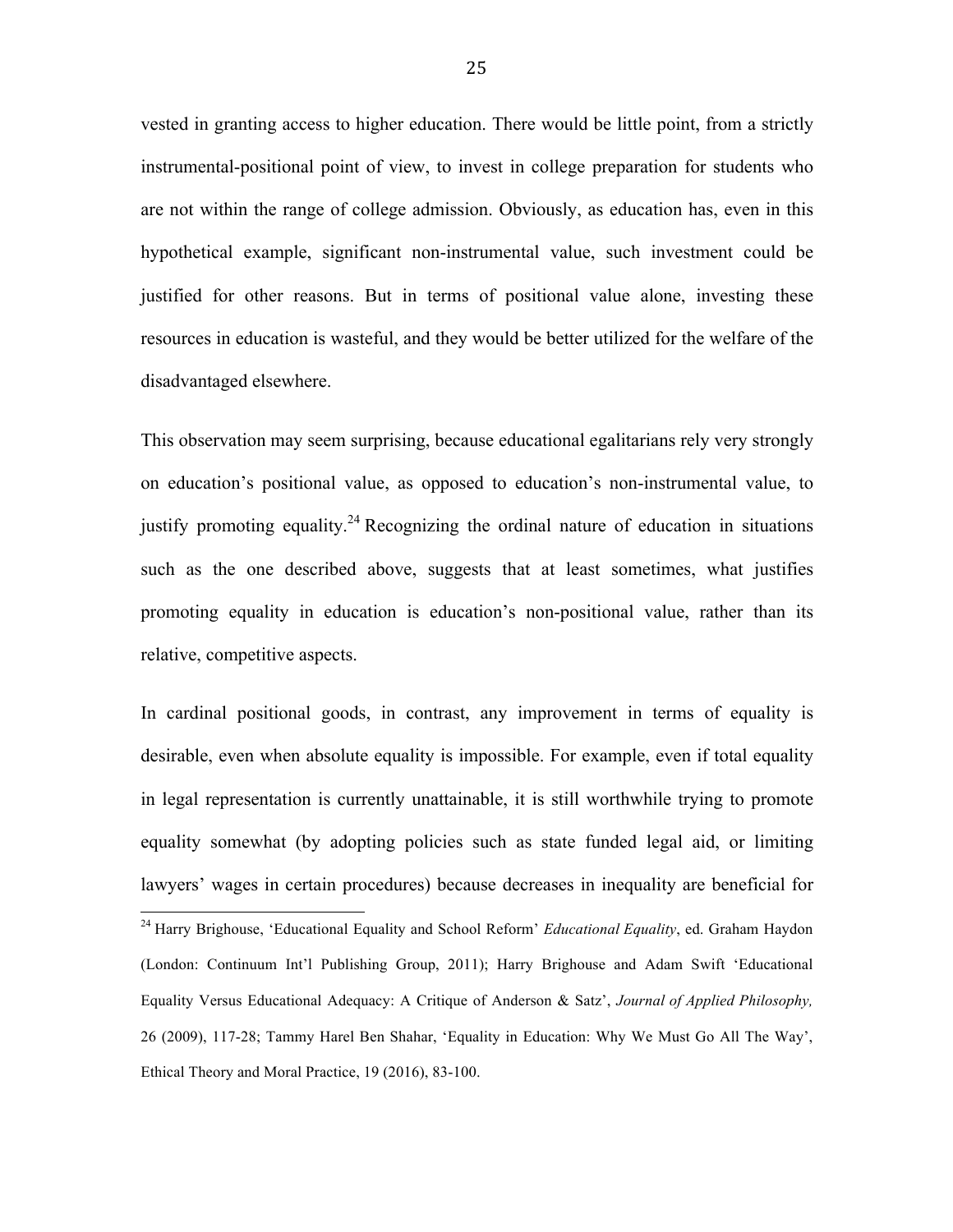the worst-off.25 Whether or not such small improvements in cardinal positional goods will be worthwhile, all things considered, depends on the circumstances, including the cardinal good's sensitivity to the size of inequality.

c) Prioritizing Different Inequalities

Understanding the effects of the size of inequality could influence the way we prioritize different inequalities in positional goods. When faced with multiple sets of inequalities (between different individuals or pertaining to different goods or both) that cannot all be solved at once, we intuitively think that it is especially important to contend with the largest inequalities first, or to prioritize the agent who has the smallest share of the positional good.26

However, as described above, what really matters in the case of positional goods is not the size of the gap, nor the absolute holding of the positional good, but rather the extent of the harm caused to the worse off (in terms of her access to the end-use good). As the connection between the size of inequality and the effect on the individuals is not linear, it

 $^{25}$  It is interesting to note that once we concede that it is important to promote equality in cardinal positional goods even when absolute equality is impossible, there may be differences between the different strategies that would be adopted by prioritarians and sufficientarians. Prioritarians would most likely choose to decrease inequalities suffered by the least advantaged, whereas sufficientarians may be more interested in measures that are likely to bring as many people as possible as close as possible to the threshold. Thus, in the case of cardinal positional goods, the different justifications (prioritarian, sufficientarian, and egalitarian) might also entail different distributive choices.

 $^{26}$  I put aside for the sake of simplicity the problem of incommensurability of different inequalities.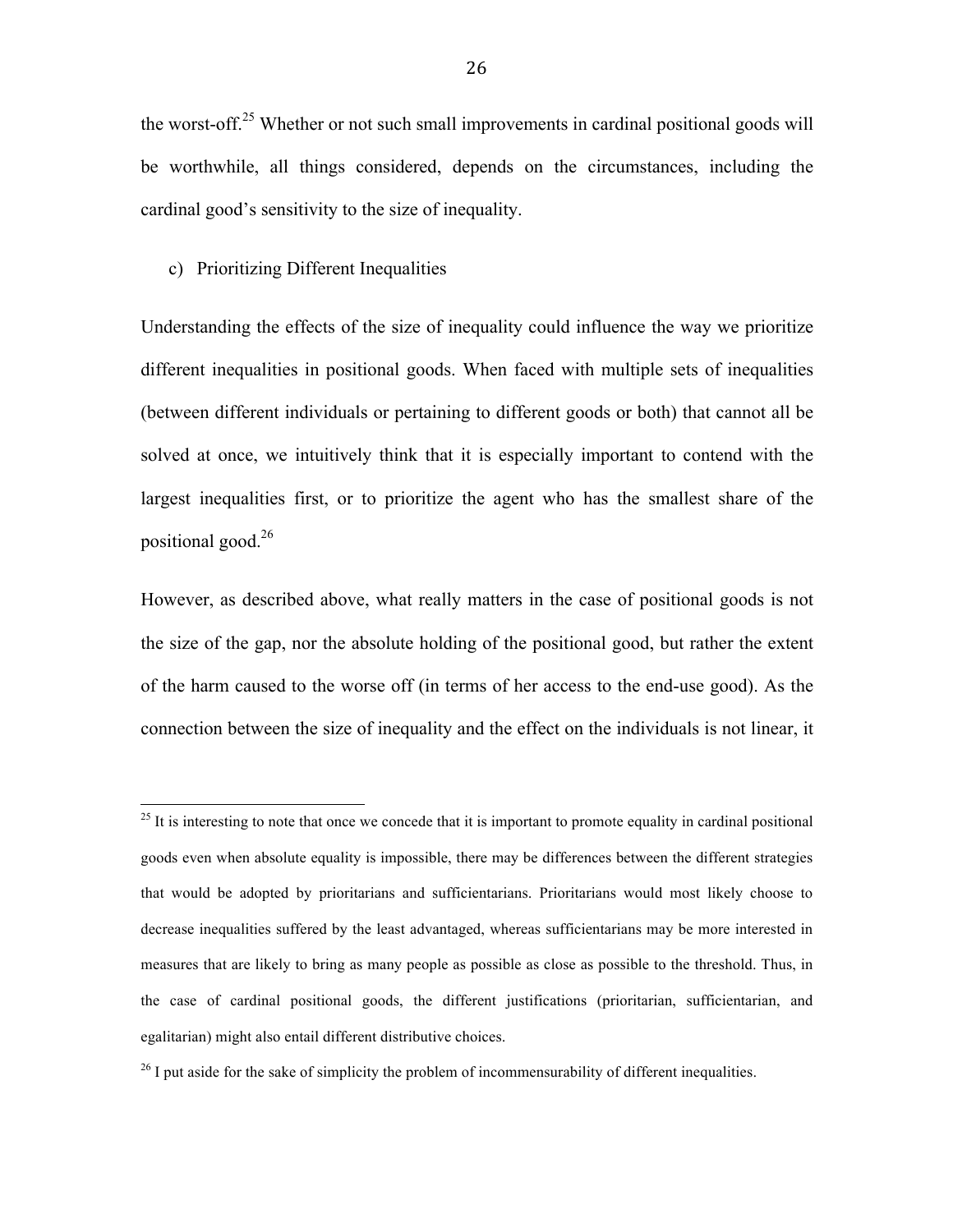would be misguided to simply prioritize the largest inequality. Instead we must first rectify the inequality that causes the largest harm.<sup>27</sup>

Inequalities in legal representation, for example, seem to be especially damaging (in terms of the chances of winning the case) at the bottom end of distribution.<sup>28</sup> Policy aimed at alleviating inequality in legal representation, should therefore prioritize closing gaps at the bottom end of distribution. Examples of policy measures such as ensuring basic representation for all litigants (by encouraging lawyers to undertake pro bono representation, by subsidizing representation or partial legal aid), or prohibiting representation in small claims courts best realize these aims. It also follows that it would not be as important to invest in eliminating inequality in legal representation in the medium and top tiers, even when those inequalities are larger in monetary terms..<sup>29</sup>

Also, when different sized inequalities cause the same harm, and not all inequalities can be alleviated, it may be wise to first equalize smaller gaps rather than the larger ones that are more expensive and complicated to contend with. For example, if equalizing requires taking away resources from the better off, it might be justified to prefer cases in which

 $27$  Assuming the relevant individuals are equally well-off overall.

 $28$  This is merely a conjecture, but it could be empirically tested.

<sup>&</sup>lt;sup>29</sup> It could be argued that policy measures aimed at the bottom end stem from a prioritarian concern for those that are worse off (we are more concerned about the unrepresented litigant than we do for the one with an average lawyer) rather than because of the differential effects of size. However, because legal representation is positional, the litigant with an average lawyer is also objectively disadvantaged. The priority we give to those at the bottom end, therefore can only rely on the assumption that the same sized inequality is more disadvantageous there than it is at the middle or top end of the distribution.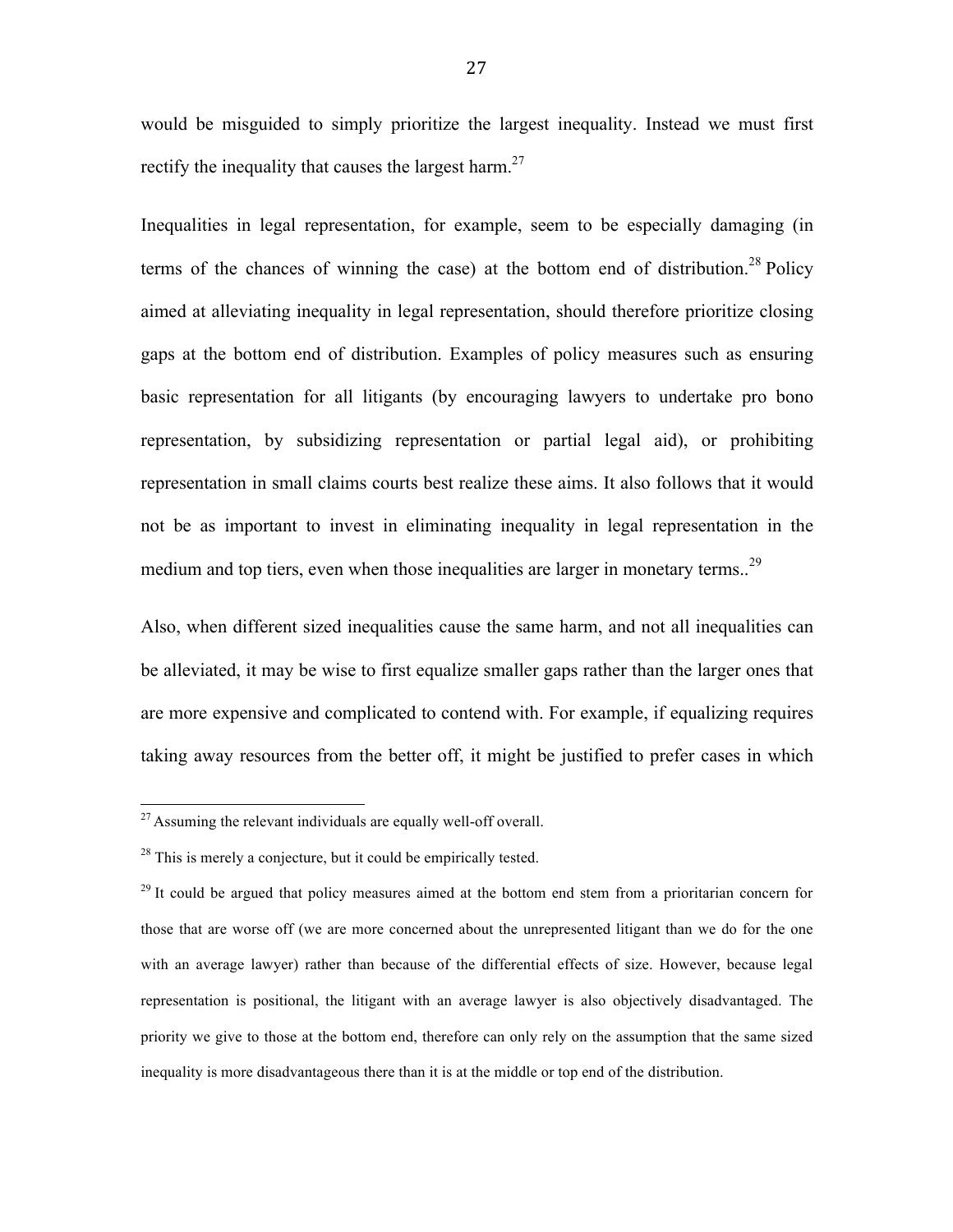smaller quantities of resources need to be taken away. Cases on point include different sized inequalities in ordinal positional goods (because any size of inequality causes the same harm), or different cases of cardinal positional goods that have different sensitivity to size, so that a large inequality in one has the same effect as a small inequality in the other.

Think of the following example. A sinking ship has only two lifeboats, one on each deck, and these are insufficient to save all passengers. Amidst the mayhem, members of the crew are auctioning the last place on each lifeboat. This is highly unfair, you think, because it is wrong to choose who will survive according to their ability to pay. You firmly believe that a lottery should be drawn instead, but it is impossible to persuade the crew to do so. However, if the people trying to board the lifeboat had an equal amount of money, the crew would have no choice but to draw a lottery. Unfortunately, though, you do not have enough money to equalize both decks. Forced to choose which inequality to eradicate, and holding all other things equal, it seems rational to choose to equalize the smaller inequality.

Think also of several job openings, with two different pairs of candidates competing over each. Assume that each set of candidates are equal in all their attributes except for their education, which is unequal (and also unfair on your preferred account of educational justice). In each of the cases, however, the inequality between the two candidates' education is different in size. Assume also that the harm inflicted upon the candidates that do not get the job is the same in all cases. If, due to limited resources, not all inequalities can be corrected, it would be justified to contend with smaller inequalities rather than the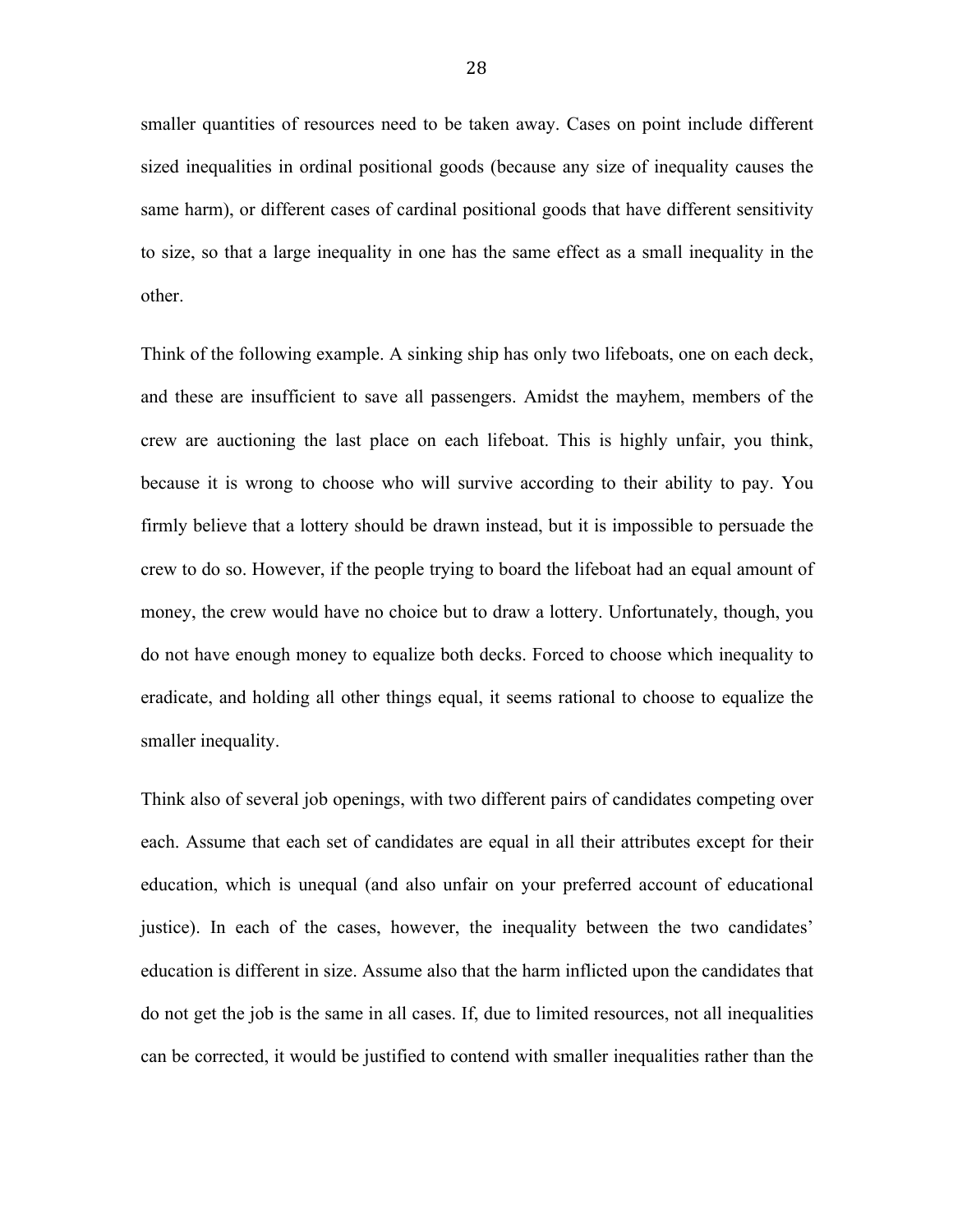larger one.<sup>30</sup> This is surprising, considering the fact that a larger inequality in positional goods seems morally worse than a smaller one. However, since equalizing any inequality would bring about the same improvement, it makes sense to choose the one that is cheaper to eliminate (if it were possible to eradicate several smaller inequalities instead of one large one, this would, of course, multiply the benefit).

One might object that these examples are extremely hypothetical, whereas in real life, when other things are not equal, other considerations will override our judgment in favor of the equalizing the smaller inequality. Job candidates typically have strengths and weaknesses compared to their rival: one may be more experienced; the other may speak an additional language. Therefore, unlike in the hypothetical example presented above, the size of the gap in educational credentials might make all the difference. Personal traits such as charisma, a unique skill or more experience may be able to compensate for a small inferiority in education but not for a large one. As we systematically do not know these details in advance, it makes sense to contend with larger educational inequalities first. Another objection may be that although education can be ordinal with regard to a single job application (when all other things are equal), in real life applying for a job is not a one shot game, and each individual can, and typically does, apply to a number of jobs. Once there are multiple employment opportunities, a small improvement that would

<sup>&</sup>lt;sup>30</sup> The employer would then have to use a different mechanism for choosing between the two. If all other things are equal, he could use a lottery.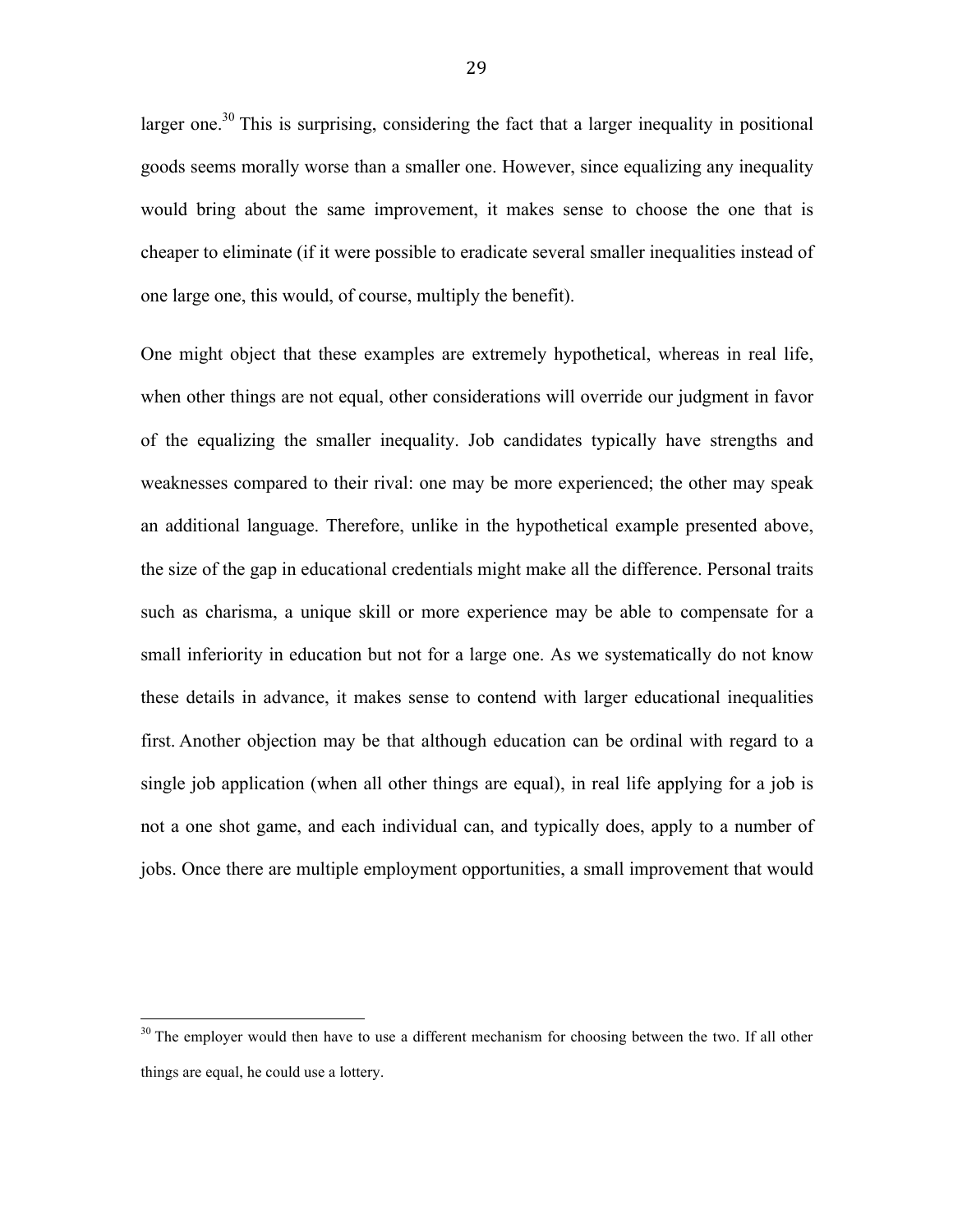be wasteful in the single case hypothetical, can change the outcome in the next job opening. $31$ 

I concede that in real life, circumstances can often offset the initial conclusion that applies to ordinal positional goods. Yet perhaps not always. Given the fact that sensitivity to size is not a binary division, there are positional goods that are less sensitive to the size of inequality, even if they are not completely ordinal. Consequently, there may be real life cases that *do* resemble the ordinal situation, and in which smaller inequalities may take precedence over larger ones. If the job candidates' other traits are, in fact, relatively equal, so that one has only slightly more experience, or charisma (or that their respective advantages cancel each other out), and the inequality that will remain in their education is large, the outcome remains much like that of the hypothetical example above. Moreover, although most job openings are not 'once in a lifetime', there are exceptional cases of rare opportunities, final chances, and life-affecting choices. In cases such as these, in which the relevant positional good is only instrumental for obtaining a small number of end-use goods, it may still be useful to examine whether it is the smaller inequality rather than the large one that we should prioritize.

## **CONCLUSION**

<sup>&</sup>lt;sup>31</sup> What this shows, however, is simply that when multiple opportunities exist for obtaining the end-use reward, the situation is no longer ordinal but rather cardinal.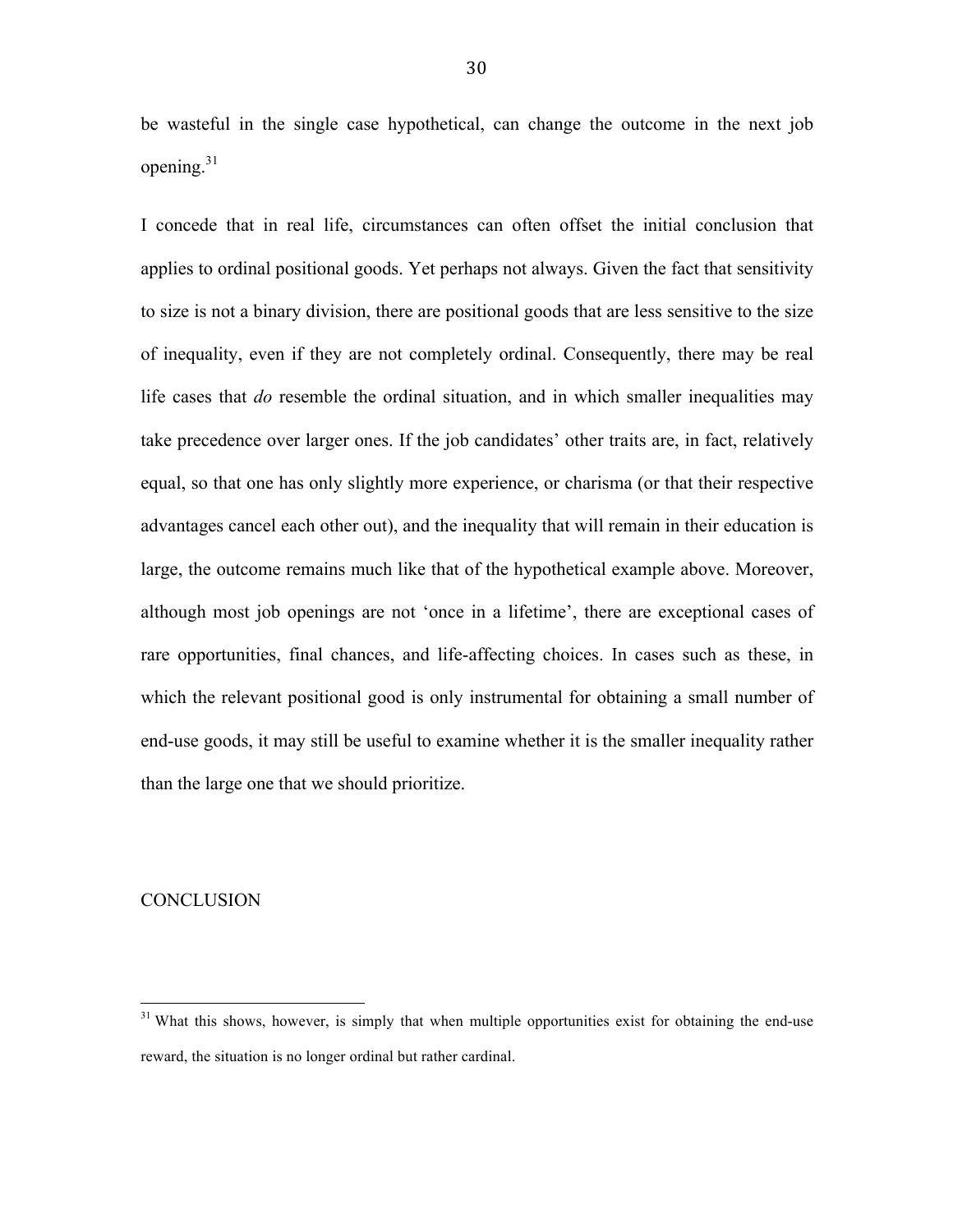Theorizing about positional goods involves constructing a sophisticated account of the interaction between different elements – resources, rewards, social circumstances and modes of distribution. The insights of positional good theory offer important lessons for distributive justice in general. They demonstrate, for example, that there are no straightforward relations between owning resources and enjoying rewards; that distributive justice is highly contextual and dependent on social circumstance; and that different theories of justice may have more in common than meets the eye.

The analysis in this paper contributes to this project by gaining a deeper understanding of positional goods and the mechanisms through which they are translated into rewards. The paper attempts to unpack the different possible ways in which inequality in positional goods affect the agent who owns them, and to examine whether these differences influence the appropriate allocation of positional goods. It shows that rather than being a uniform category of goods that warrant similar treatment, there is a wealth of different possibilities for distributive considerations that arise in different types of cases. These kinds of intricacies must be incorporated into theories of distributive justice if they are to contend with the complexity of inequality and its influence on human wellbeing.

Despite the significant differences I show in the effects of size of inequality, applying these to real life cases has proved complicated. The complexity of real life distributive situations, the fact that they are a part of a long line of allocations rather than singular isolated decisions, offset some of the consequences that apply in the abstract. Further work is needed, therefore, in order to integrate the discussion of positional goods and their characteristics within a wider framework of considerations that affect distributive justice.